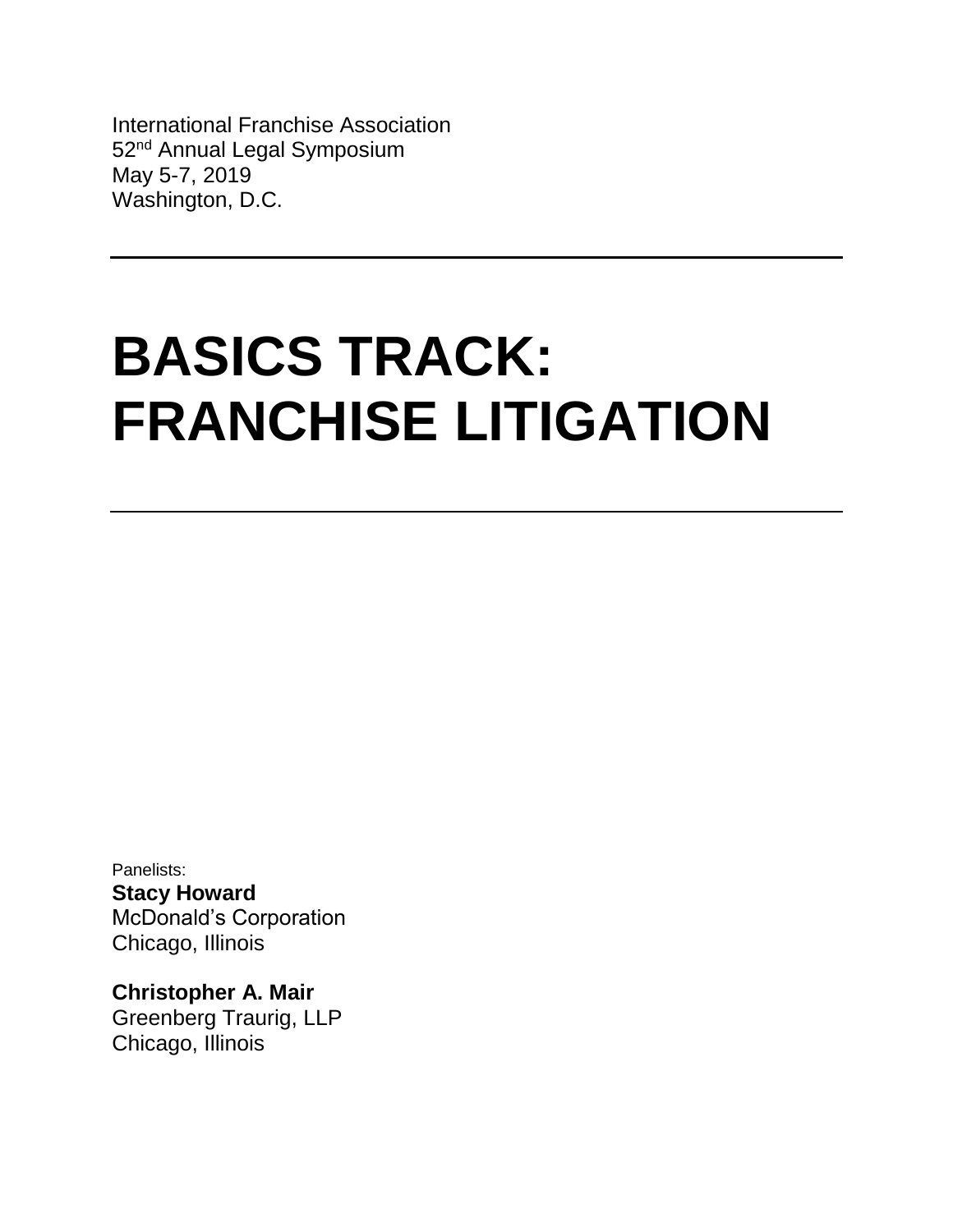# **Table of Contents**

|          |          |                      |                                                                                      | Page |  |  |  |
|----------|----------|----------------------|--------------------------------------------------------------------------------------|------|--|--|--|
| I.<br>Ш. |          |                      |                                                                                      |      |  |  |  |
|          | Α.       |                      |                                                                                      |      |  |  |  |
|          |          | $\mathbf{1}$ .<br>2. |                                                                                      |      |  |  |  |
|          | B.       |                      |                                                                                      |      |  |  |  |
|          |          | 1.                   |                                                                                      |      |  |  |  |
|          |          |                      | (a)<br>(b)<br>(c)                                                                    |      |  |  |  |
| III.     |          |                      |                                                                                      |      |  |  |  |
|          | Α.<br>B. |                      |                                                                                      |      |  |  |  |
|          |          | 1.                   |                                                                                      |      |  |  |  |
|          |          |                      | (a)<br>(b)                                                                           |      |  |  |  |
|          |          | 2.                   |                                                                                      |      |  |  |  |
|          |          |                      |                                                                                      |      |  |  |  |
|          | Α.       |                      |                                                                                      |      |  |  |  |
|          |          | 1.<br>2.<br>3.       | Common Law Fraud Claims.<br>14<br>Statutory Misrepresentation and Omission Claims 15 |      |  |  |  |
|          |          |                      | (a)<br>(b)<br>(c)<br>(d)<br>(e)<br>(f)                                               |      |  |  |  |
|          | В.       |                      |                                                                                      |      |  |  |  |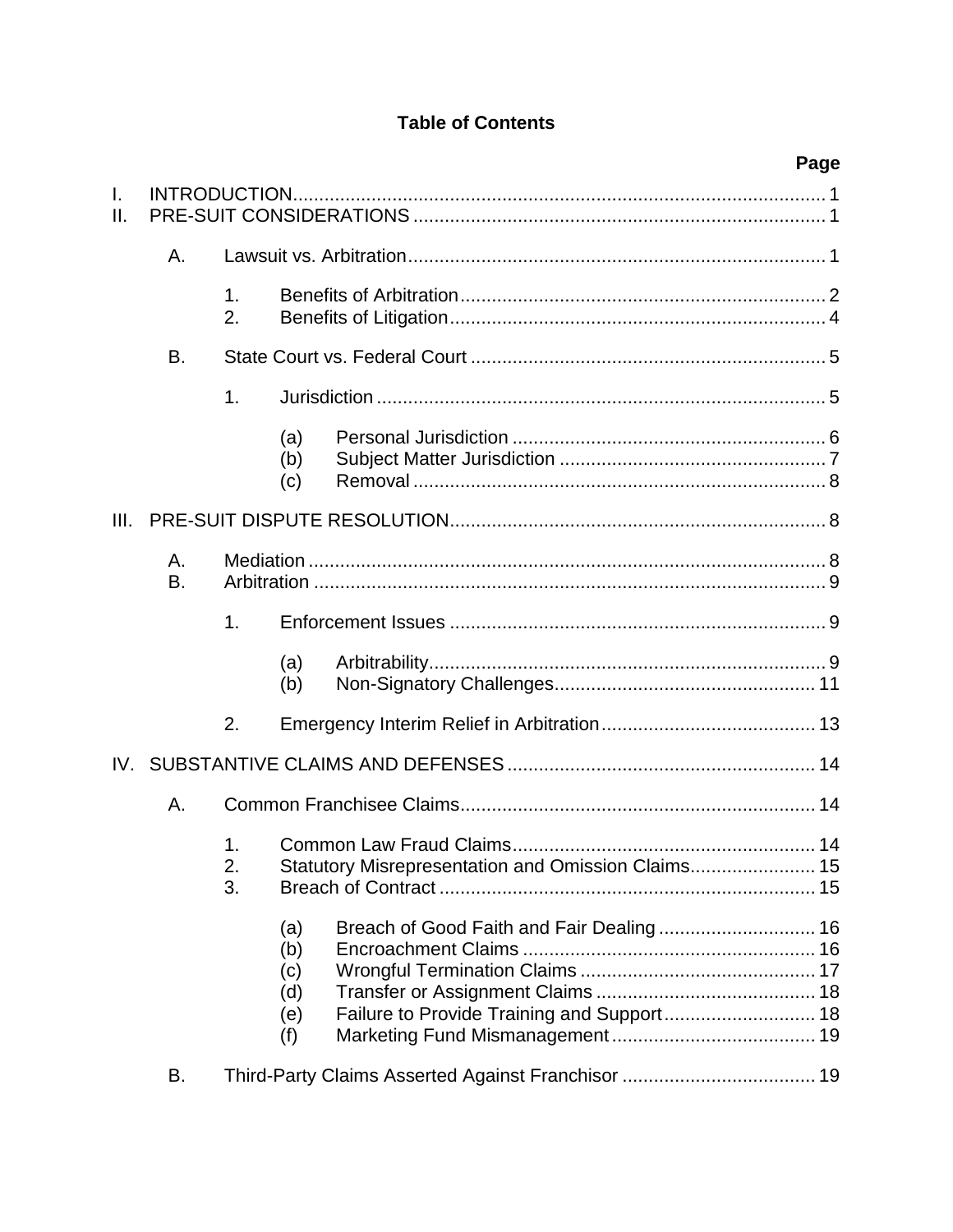|    |    |    | (a)<br>(b)        |                                                  |  |  |
|----|----|----|-------------------|--------------------------------------------------|--|--|
|    | C. |    |                   |                                                  |  |  |
|    |    | 1. |                   |                                                  |  |  |
|    |    |    | (a)<br>(b)<br>(c) |                                                  |  |  |
|    |    | 2. |                   |                                                  |  |  |
|    |    |    | (a)<br>(b)<br>(c) | Confidential Information and Protection of Trade |  |  |
| V. |    |    |                   |                                                  |  |  |
|    |    |    |                   |                                                  |  |  |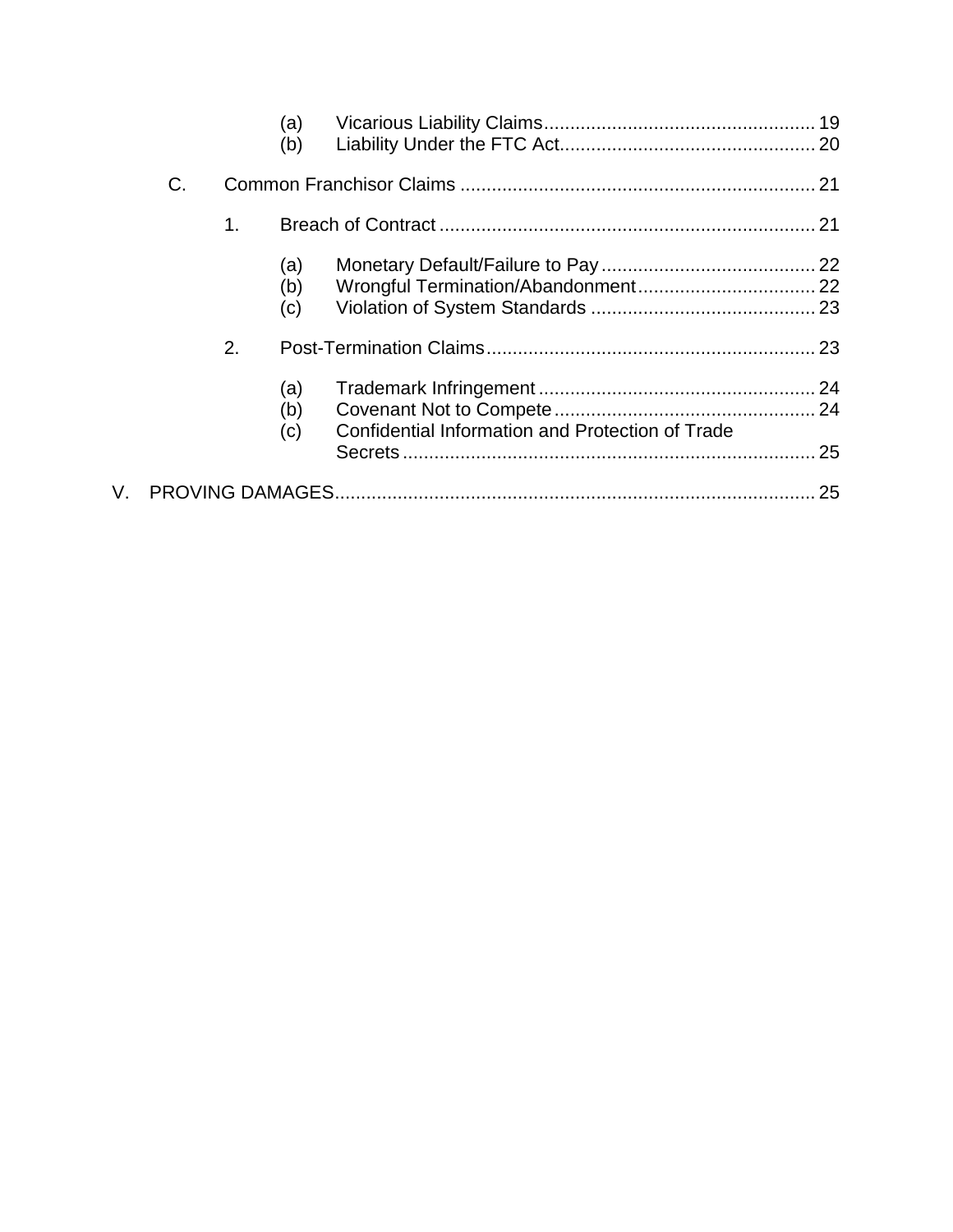## <span id="page-3-0"></span>**I. INTRODUCTION**

Like any other area of commercial litigation, franchise law can range in complexity depending on, among other things, the parties involved, the claims at stake, the level of factual development, and the procedural posture of the case. Regardless of the level of complexity, it is important that both franchisors and franchisees alike understand the key issues surrounding the topic of franchise litigation. This paper aims to provide all readers with a helpful reference that touches on subjects that most frequently may arise in franchise litigation.

Section II examines the considerations that a party contemplating franchise litigation should consider before commencing an action. Section III discusses options available for parties that would like to seek resolution of the dispute through mediation and/or arbitration. Section IV identifies and discusses claims and defenses commonly asserted by franchisees, third-parties, and franchisors in franchise litigation. Finally, Section V examines the type of relief that parties usually seek in franchise litigation.

#### <span id="page-3-1"></span>**II. PRE-SUIT CONSIDERATIONS**

Preparation for franchise litigation should begin long before commencement of an action and often starts with a thoughtful consideration of the contractual terms governing the dispute resolution process. To maximize the chances of success in a franchise dispute that has advanced to the point of litigation or alternative dispute resolution, a party should take advantage of every opportunity to craft favorable and fair conditions for adjudication of the dispute. One of the first decisions that a franchisor or franchisee encounters is determining the best forum in which to litigate. Before initiating a franchise action, a party—regardless off their position as franchisor or franchisee—should have a well-developed understanding of the options available for commencing a lawsuit. Depending on the language of the franchise agreement, or other operative agreement granting rights and/or obligations to the parties that is at issue, a franchisor/franchisee might have important pre-lawsuit considerations to evaluate before filing.

#### **A. Lawsuit vs. Arbitration**

<span id="page-3-2"></span>Choosing between initiating litigation in court or commencing arbitration is the first major pre-suit consideration that a franchisor/franchisee party should contemplate. Whether a franchisor or franchisee chooses to sue in court or in an arbitral forum depends in part on the language of the franchise agreement governing the relationship between the parties. If the franchise agreement (or other operative contract) already establishes where disputes must be brought, then a franchisor or franchisee's choice is more limited. But this is not always the case. Some contracts are silent on such provisions. Thus, it is important to examine and understand any dispute resolution provisions that may contractually bind the parties. While opinions may vary about which forum provides the best benefit to its participants, there is no dispute that both options contain unique and distinctive advantages and disadvantages. It is also worth noting that a party's perspective can play an important role in evaluating the choice between litigation and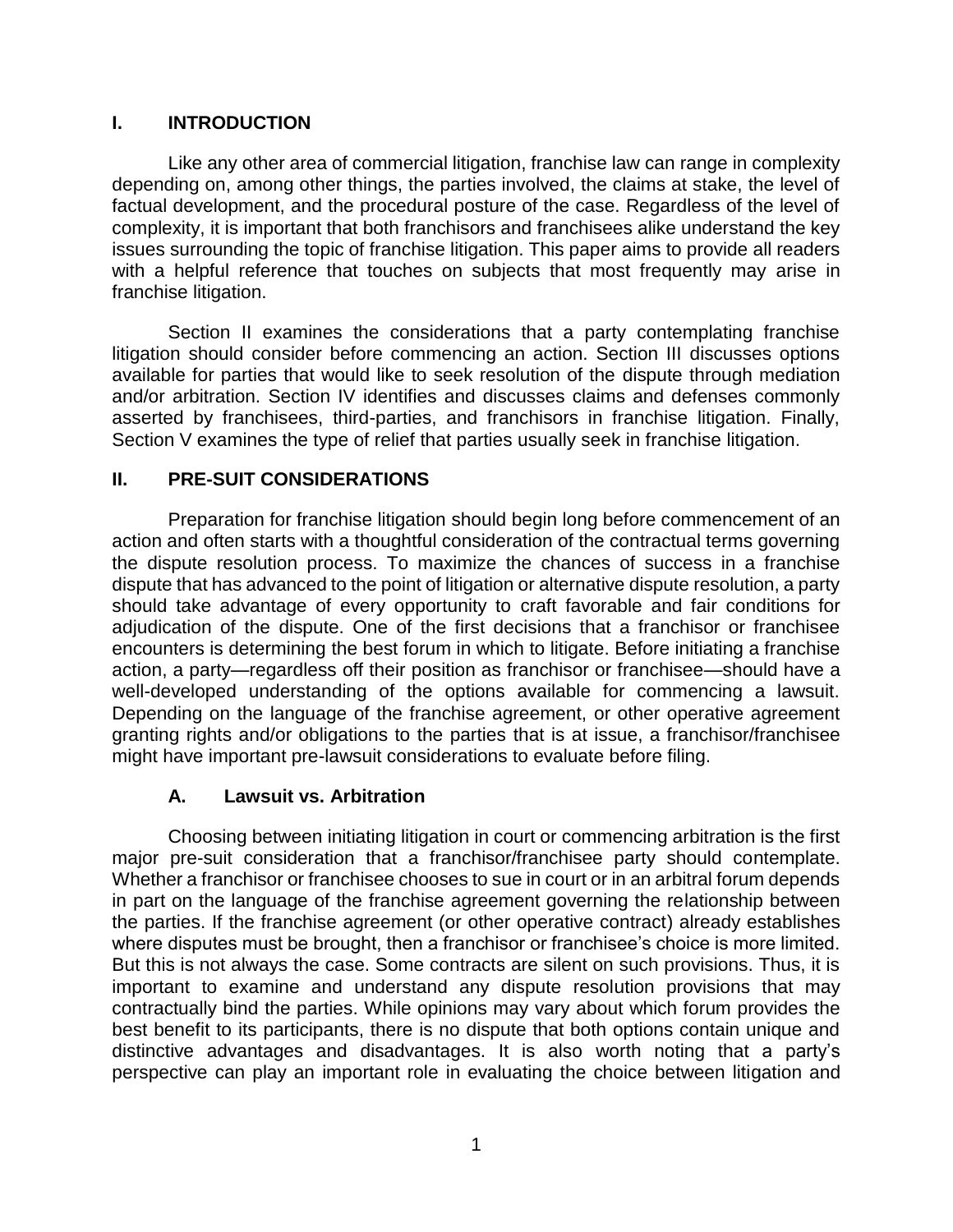arbitration. What might be seen as a benefit to a party initiating a franchise law claim could just as likely be viewed as a detriment to a party defending a franchise law claim.

## **1. Benefits of Arbitration**

<span id="page-4-0"></span>**Time.** The age-old idiom "time is money" is as relevant to the legal practice as any other industry. A long and drawn out dispute period requires, among other things, the allocation of finite resources that could be utilized or directed towards alternative tasks or goals. Whether a dispute lasts for a series of months or years can have a significant impact on a party's financial bottom line and overall willingness to assert or defend its rights given the costs associated with pursuing a franchise law claim. Consequently, it might be in a party's best interest to choose a dispute resolution forum that allows for a prompt and efficient administration and adjudication of the franchise issue at hand. Here, arbitration may be better than state and federal court litigation. Between litigation and arbitration, for those matters that are likely to proceed to a full hearing, disputes that are taken to arbitration can often be resolved faster than a lawsuit in state court or in federal court.<sup>1</sup> According to a recent study conducted by the economic research firm Micronomics, United States District Court cases take more than twelve months longer to get to trial than cases adjudicated by an arbitration hearing.<sup>2</sup>

Thus, if a party's primary consideration for choosing a forum hinges on reaching a final hearing on the merits as soon as possible, then arbitration should be the preferable choice. If on the other hand, the length of time it takes to resolve the matter is less important, then it may be that party's best interest to keep the franchise dispute in federal or state court.

**Flexibility.** Another benefit to arbitration relates to the parties' flexibility in determining how the proceeding should be conducted. In arbitration, parties can schedule hearings and deadlines to meet their objectives and convenience.<sup>3</sup> Arbitration allows franchisors to craft custom dispute resolution procedures designed to control their cost and exposure, particularly for recurring and anticipated claims, which in turn benefits the franchise system as a whole.<sup>4</sup> Arbitration gives the parties the power to choose, among other things:

• the entity tasked to administer the arbitration;

 $\overline{a}$ <sup>1</sup> Brenton D. Soderstrum, *Litigation v. Arbitration: Pros and Cons*, [https://www.bestlawyers.com/Content/Downloads/Articles/4379\\_1.pdf](https://www.bestlawyers.com/Content/Downloads/Articles/4379_1.pdf) (2005).

<sup>2</sup> American Arbitration Association, Measuring the Costs of Delays in Dispute Resolution (2017).

<sup>3</sup> Edna Sussman & John Wilkinson, *Benefits of Arbitration for Commercial Disputes*, ABA Dispute Resolution, [http://www.americanbar.org/content/dam/aba/publications/dispute\\_resolution\\_magazine/Marc](http://www.americanbar.org/content/dam/aba/publications/dispute_resolution_magazine/March_2012_Sussman_Wilkinson_March_5.authcheckdam.pdf) [h\\_2012\\_Sussman\\_Wilkinson\\_March\\_5.authcheckdam.pdf.](http://www.americanbar.org/content/dam/aba/publications/dispute_resolution_magazine/March_2012_Sussman_Wilkinson_March_5.authcheckdam.pdf)

<sup>4</sup> Hon. Jeffrey Keyes (Ret.), Melissa Durso, et al., *A Litigator's Perspective on Arbitration—A Practical*  Session, 51<sup>st</sup> Annual Legal Symposium Panel Paper, May 2018.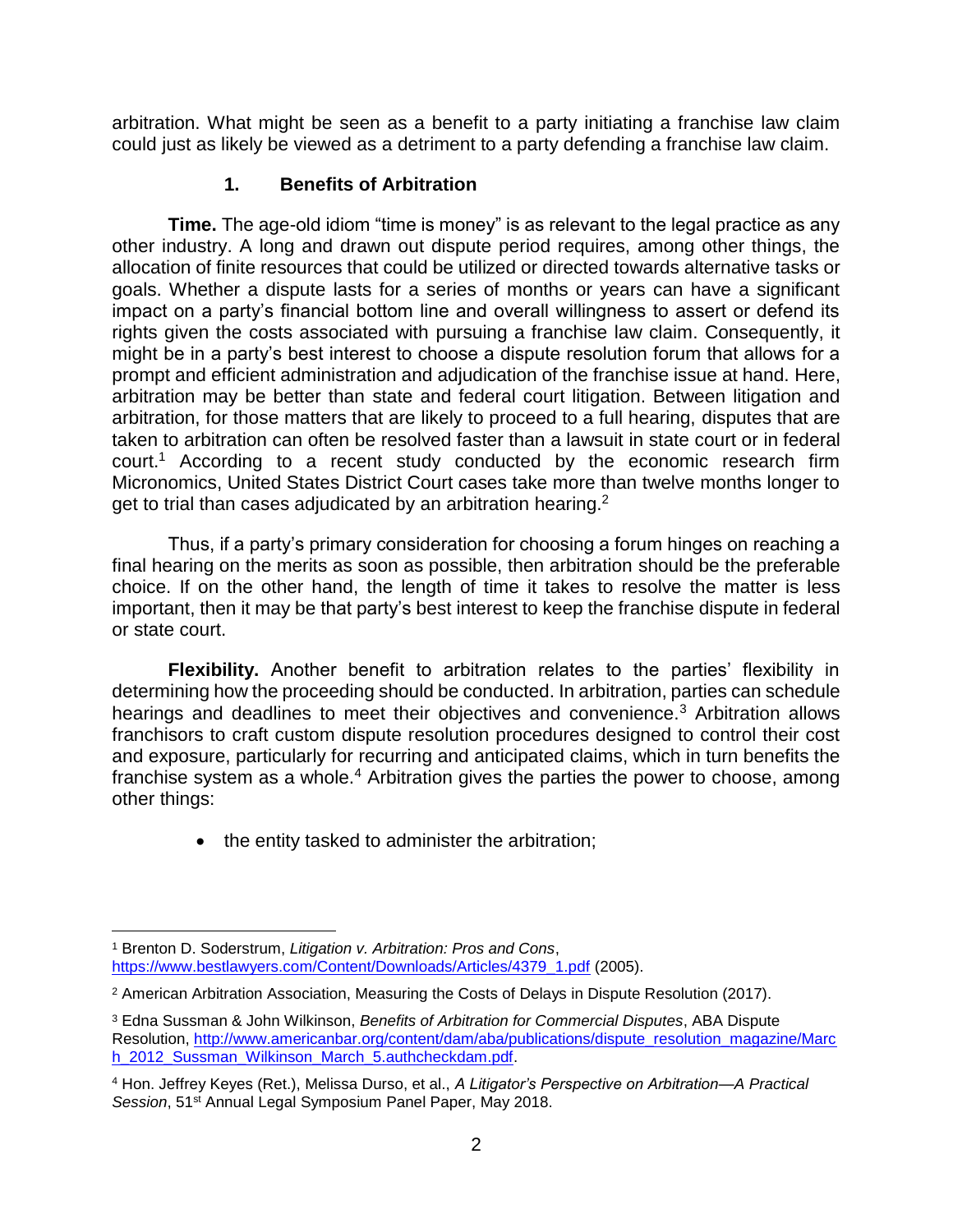- the location where the arbitration proceeding should commence and a final hearing be held;
- the number of arbitrators required to adjudicate the proceeding;
- what qualifications an arbitrator must have to be selected;
- how much discovery each party is entitled to conduct; and
- the form of the award that should be issued by the arbitrator(s).

Further, the likelihood that courts will intervene to limit the parties' agreed arbitration terms is rare. Because the decision to arbitrate is a matter of contract, courts generally provide great deference to the arbitration terms that the parties agreed to at the time of contract formation. Or, if an issue regarding procedure arises, it is typically dealt with quickly by the arbitrator or arbitral forum under the governing arbitration rules. Given these facts, a party that seeks and values flexibility in dispute resolution would likely prefer arbitration over litigation for the above reasons.

**Cost.** Asserting franchise law claims can quickly become expensive, whether in court or in arbitration. But when comparing the two, arbitration often is less costly than court litigation largely because arbitration is likely to involve a contracted schedule for the completion of discovery and trial. Arbitration should contain numerous cost advantages relative to litigation, and generally:

- permits less discovery than litigation and, partly as a result, give rise to fewer discovery disputes and motions;
- eliminates almost all pretrial motions to dismiss and for summary judgment;
- eliminates detailed pretrial orders and move promptly to a final evidentiary hearing;
- permits evidence to be presented in a simpler, less technical manner; and
- acts as a final movement, with very limited bases for appeal.<sup>5</sup>

Pre-trial expenses are also narrowed in arbitration in certain areas, such as broad motion practice, evidentiary issues, qualification of experts, *voir dire*, jury charges, proposed findings of fact, authentication of documents, and cumulative witnesses. Court litigation, on the other hand, usually involves the expenditure of significant expenses related to pre-trial discovery. Parties can further narrow what is and what is not permitted by including such provisions in the contracts governing their business relationship.

<sup>5</sup> E. Norman Veasey, *The Conundrum of the Arbitration vs. Litigation Decision*, September 19, 2018, [https://www.americanbar.org/groups/business\\_law/publications/blt/2015/12/07\\_veasey/.](https://www.americanbar.org/groups/business_law/publications/blt/2015/12/07_veasey/)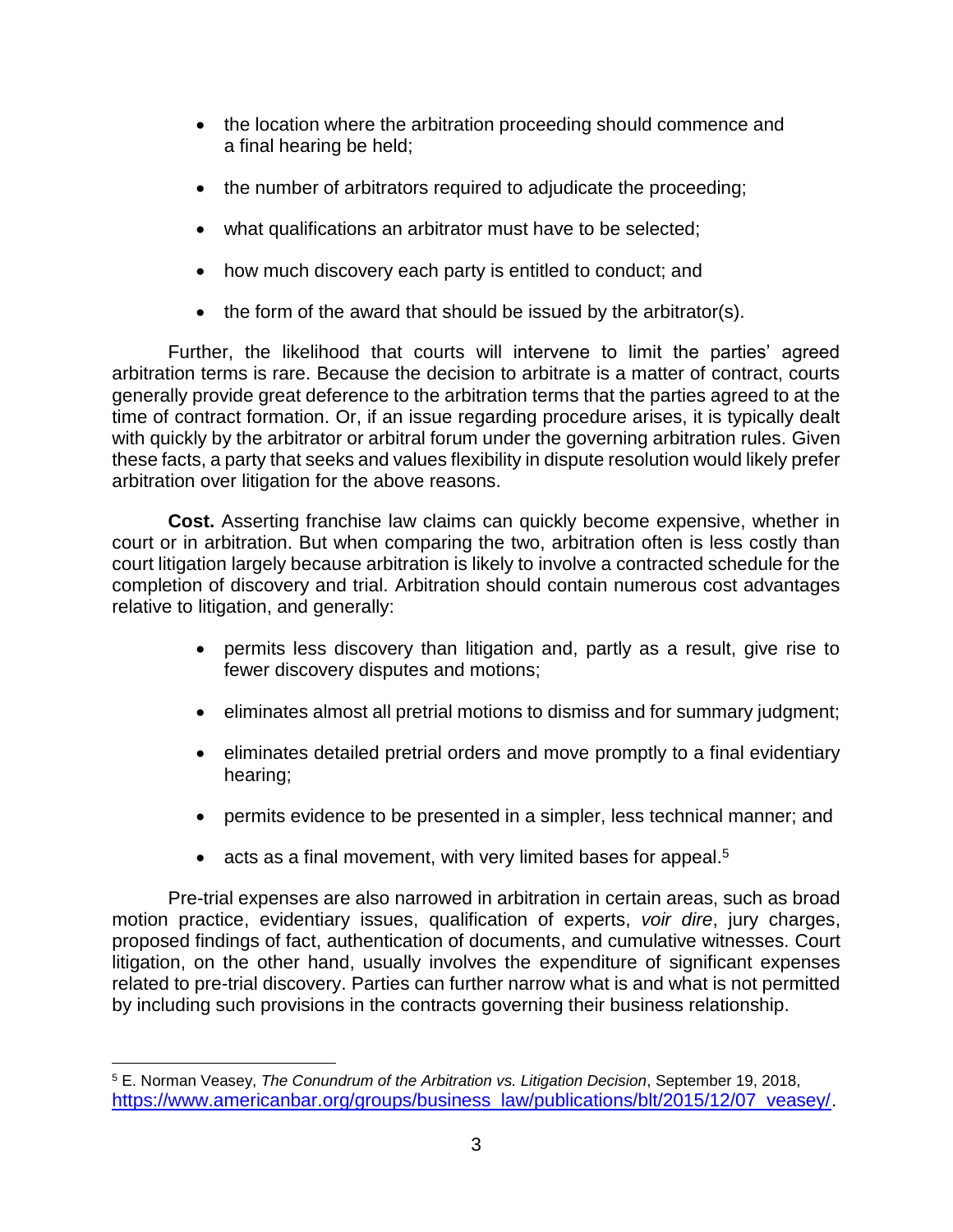**Expertise.** Arbitration allows the parties to select a decision-maker with experience in franchising, making the process more efficient and reducing the likelihood of error that could be committed by a judge or jury lacking such specialized experience.<sup>6</sup> This requirement can be written into the parties' contract.

**Party Control.** Because arbitration is created through contracting, parties can by agreement design the dispute resolution process to accommodate their respective needs and can continue to do so as the proceeding moves forward.<sup>7</sup>

#### **2. Benefits of Litigation**

<span id="page-6-0"></span>**Discovery.** In general, the Federal Rules of Civil Procedure and state rules of civil procedure allow for broad and expansive discovery. In addition to document requests, written interrogatories, and requests to admit, parties in federal and state court litigation can seek depositions. Parties are not limited to discovery of the parties, but can also seek information from non-parties to the lawsuit.

**Appellate Rights.** Unlike arbitration, a party that has not prevailed in court and believes that the trial court committed an error is provided the right to appeal its decision to a higher court for review.

Depending on the type of claim that is being asserted and the position of the party initiating a claim, having a less certain chance for appeal could be a benefit. Under the FAA and its similarly situated state counterparts, arbitration awards are appealable only on the following narrow grounds: (a) where the award was procured by corruption, fraud, or undue means; (b) where there was evident partiality or corruption by the arbitrators; (c) where the arbitrators are guilty of misconduct in refusing to postpone the hearing, upon sufficient cause shown, or in refusing to hear evidence pertinent and material to the controversy, or guilty of any other misbehavior prejudicing a party's rights; or (d) where the arbitrators exceeded their powers, or so imperfectly executed them that a mutual, final and definite award upon the subject matter submitted was not made.<sup>8</sup>

In most jurisdictions, the precise grounds upon which an arbitration award may be vacated is set forth specifically by statute.<sup>9</sup> According to the statutory schemes in place in some jurisdictions, a party may attack an arbitration award upon a finding that the rights of a party were prejudiced by "partiality of an arbitrator appointed as a neutral."<sup>10</sup> Some statutes provide that such partiality may take two forms -- actual bias, which must be

<sup>6</sup> Keyes, *supra* note 4.

<sup>7</sup> Sussman, *supra* note 3.

<sup>8</sup> Federal Arbitration Act, 9 U.S.C.A. § 10(a).

<sup>9</sup> George L. Blum, *Setting aside arbitration award on ground of interest or bias of arbitrators - commercial, business, or real estate transactions*, 67 A.L.R. 5th 179.

<sup>10</sup> *See* Conn. Gen. Stat. Ann. § 52-418 (Lexis 2018); Ohio Rev. Code Ann. § 2711.10 (Lexis 2019); N.Y. C.P.L.R. 7511 (Lexis 2019); Cal. Civ. Proc. Code § 1286.2 (Lexis 2019).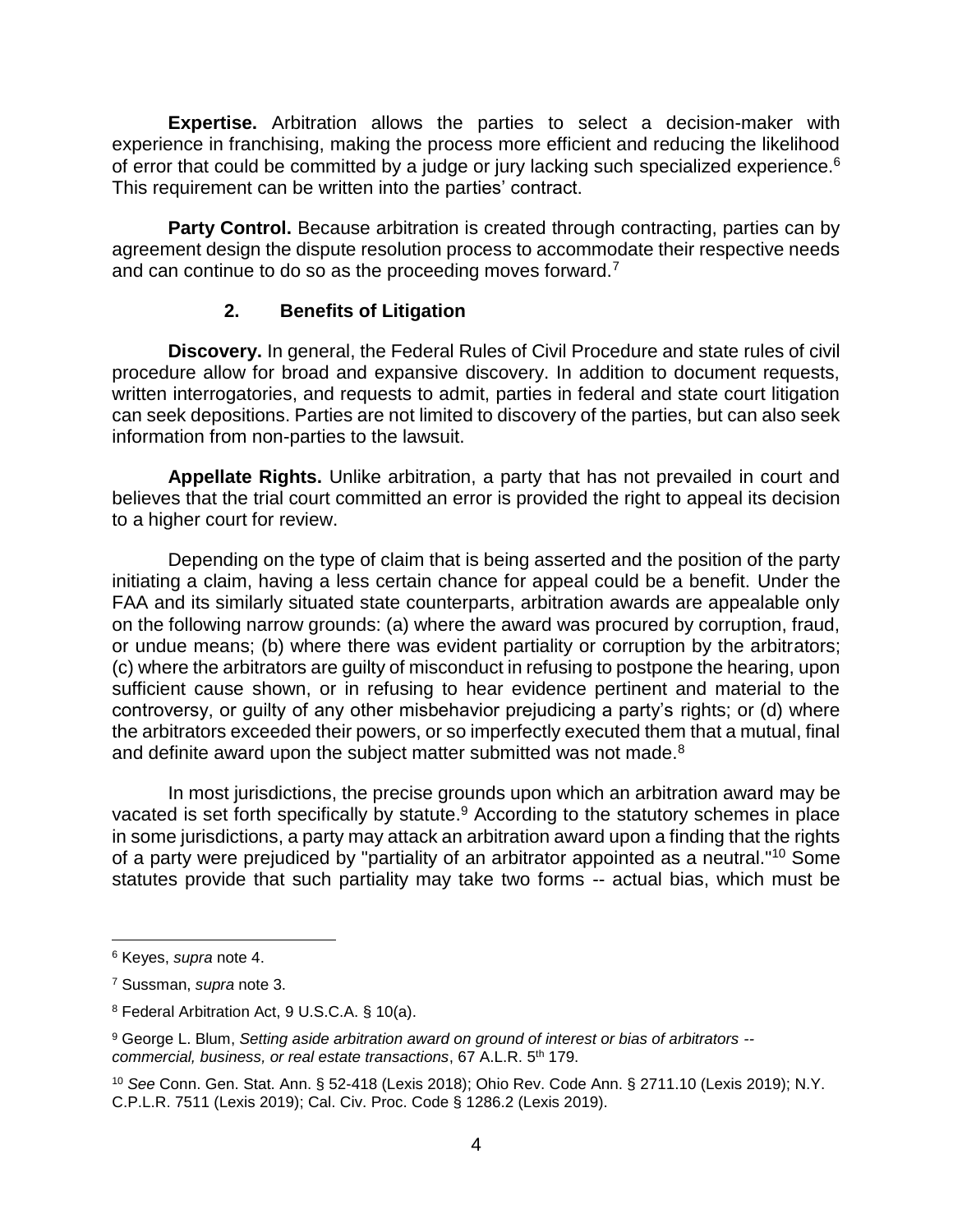proven by clear and convincing evidence, and the appearance of bias, from which a conflict of interest may be inferred.<sup>11</sup>

**Publicly Accessible Filings.** The lack of confidentiality associated with state and federal court proceedings can be either a benefit or disadvantage, depending on the perspective of the party initiating the claim. A party may view the openness of court as unfavorable, due to the risk of negative publicity. For a franchisee that is seeking to exert pressure or leverage against a franchisor, the threat of having the matter decided in public and having all filings made public could be viewed as an advantage.

## **B. State Court vs. Federal Court**

<span id="page-7-0"></span>If the decision to arbitrate has been ruled out—either because the operative document at issue (a) does not contain an applicable arbitration provision or (b) references an arbitration provision that lacks the appropriate scope to capture the claims being asserted by the initiating party —certain pre-suit considerations must still be made. Without a contractual agreement that sets the arbitral forum, the decision to commence a suit requires a determination as to the appropriate litigation forum. Whether a franchisor or franchisee chooses to sue in state or federal court largely turns on the substantive claims being asserted as well as the parties' residence. But there are strategic considerations that must also be evaluated. Regardless of the party's position of franchisor or franchisee, it is important that counsel thoughtfully consider the benefits and disadvantages associated with pursuing a claim in state or federal court. For example, a party may perceive a state court forum to be more favorable to its positions because the jury pool would be more receptive than a jury pool that would be constituted in federal court. Further, a party may view a particular jurisdiction less or more likely to grant dispositive motions or injunctive relief. Depending on the position of the parties and the claims being asserted in the litigation, a particular state or federal court could lead to differences in how the litigation may proceed. As such, the plaintiff franchisor or franchisee should seek out and accumulate as much information as possible about the jurisdiction being considered. Those selections can be impacted depending on the facts and particulars of the parties involved in the case, as well as the type of dispute.

If the parties are residents of the same state, then the decision is made for the party initiating litigation, and the case must proceed in state court unless the case involves a federal question. However, if the parties reside in different states, and the amount in controversy exceeds \$75,000, then the case may proceed in federal court, as diversityjurisdiction has been established.

#### **1. Jurisdiction**

<span id="page-7-1"></span>In order to adjudicate a lawsuit, in either state or federal court, the deciding court must first have the authority over the substantive claim at issue (commonly referred to as "subject-matter jurisdiction") and authority over the parties (commonly referred to as

 $\overline{a}$ <sup>11</sup> *Kay v. Kaiser Found. Health Plan, Inc.*, 119 Haw. 219, 226 (App. 2008).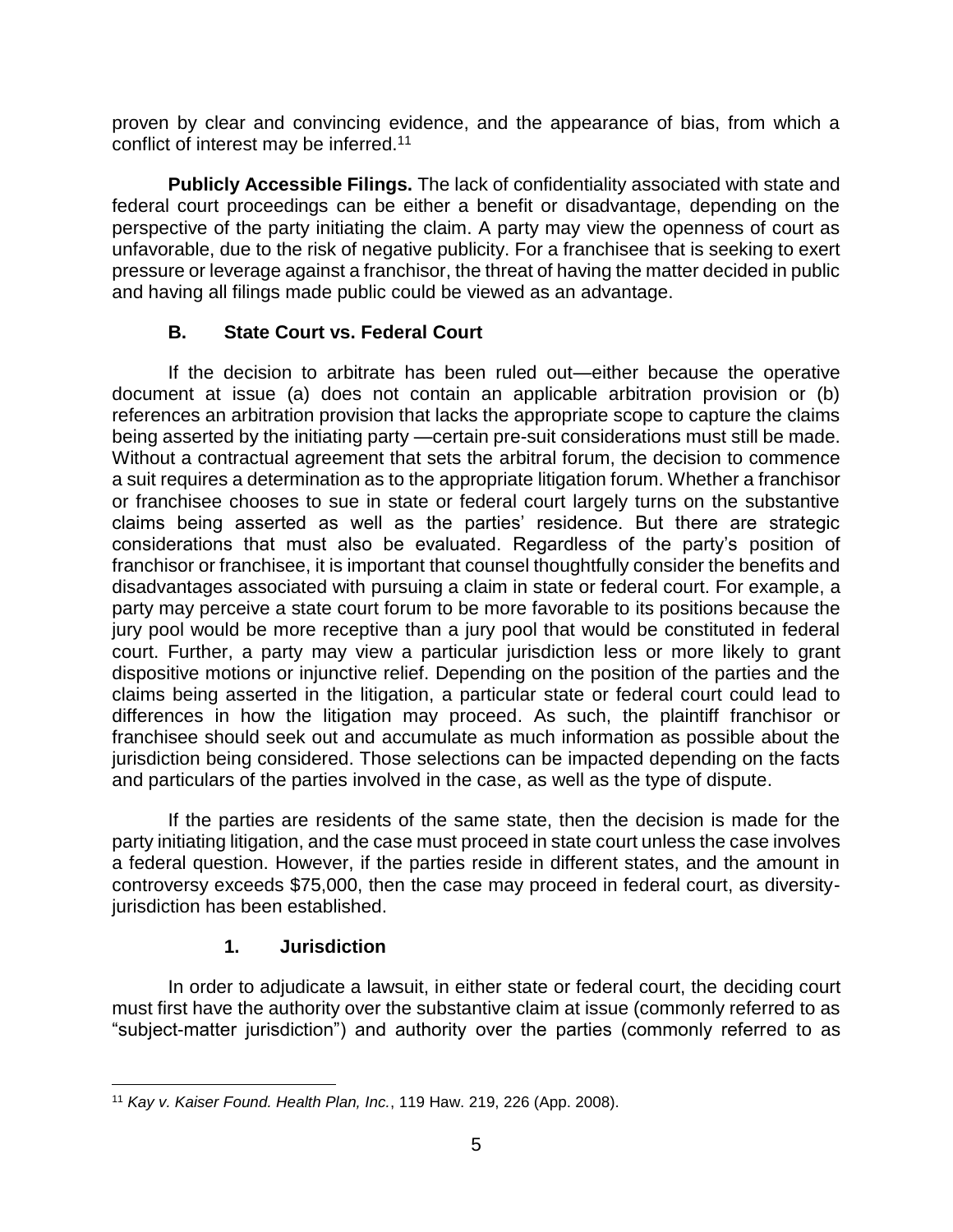personal jurisdiction).<sup>12</sup> If an adjudicating court lacks either subject matter jurisdiction or personal jurisdiction, the case at issue likely will be subject to venue transfer or dismissal, depending on the forum and governing law.

#### **(a) Personal Jurisdiction**

<span id="page-8-0"></span>Personal jurisdiction is a court's jurisdiction over the parties to a lawsuit. It is a constitutional requirement; the United States Constitution requires that the party has certain minimum contacts with the forum in which the court sits.<sup>13</sup> More specifically, a plaintiff must demonstrate that the defendant has sufficient "minimum contacts" with the forum such that requiring the litigant to litigate in the forum "does not offend traditional notions of fair play and substantial justice."<sup>14</sup> Generally, questions of personal jurisdiction can arise in the franchise context because it is not uncommon for a franchisor to be based in a different state from where the franchisee is operating.

In *Burger King v. Rudzewicz*, the United States Supreme Court considered the issue of personal jurisdiction in a franchise dispute. The defendants, residents of Michigan, entered into an agreement with Burger King, a Florida corporation, to open and operate a Michigan-based franchise. The defendants fell behind in their franchise payments to Burger King, and Burger King sued in federal district court in Florida for breach of contract and trademark infringement under the Lanham Act. The defendants challenged the Florida court's exercise of personal jurisdiction. The Court held that sufficient minimum contacts existed for the defendants to be required to litigate the dispute filed in Florida. As the basis for its decision, the Court found that the franchisee's communications and payments to Burger King in Florida were sufficient to constitute a "substantial and continuing" relationship with Florida so that due process would not be violated. The Court stated that there was or should have been a reasonable anticipation by the franchisee that it would be summoned into court in Florida for claims arising out of the franchise agreement.

Since the Supreme Court's decision in *Burger King*, other personal jurisdiction cases in the franchise context have been decided by state and federal courts throughout the United States.<sup>15</sup>

<sup>12</sup> 1 Weinstein, Korn & Miller CPLR Manual § 3.02

<sup>13</sup> *International Shoe v. Washington*, 326 U.S. 310 (1945).

 $14$  *Id.* 

<sup>15</sup> *Precision Franchising LLC v. Dist. Heights CCS LLC*, No. 1:18-cv-582, 2018 U.S. Dist. LEXIS 166437, at \*2-3 (2018) (Defendants in franchise dispute subject to Court's personal jurisdiction on presence of forum selection clause); *Get in Shape Franchise, Inc. v. TFL Fishers, LLC*, 167 F. Supp. 3d 173, 194 (D. Mass. 2016) (holding that court had personal jurisdiction over the franchisee where she had deliberately reached out to the franchisor in the forum state to negotiate for purchase of a long-term franchise, and the instant dispute over the franchise agreement and trademark grew out of a contract with substantial connections to the forum state); *A Love of Food I, LLC v. Maoz Vegetarian USA, Inc*., 795 F. Supp. 2d 365, 370 (personal jurisdiction valid on basis that franchisee negotiated and finalized franchise agreement in forum state).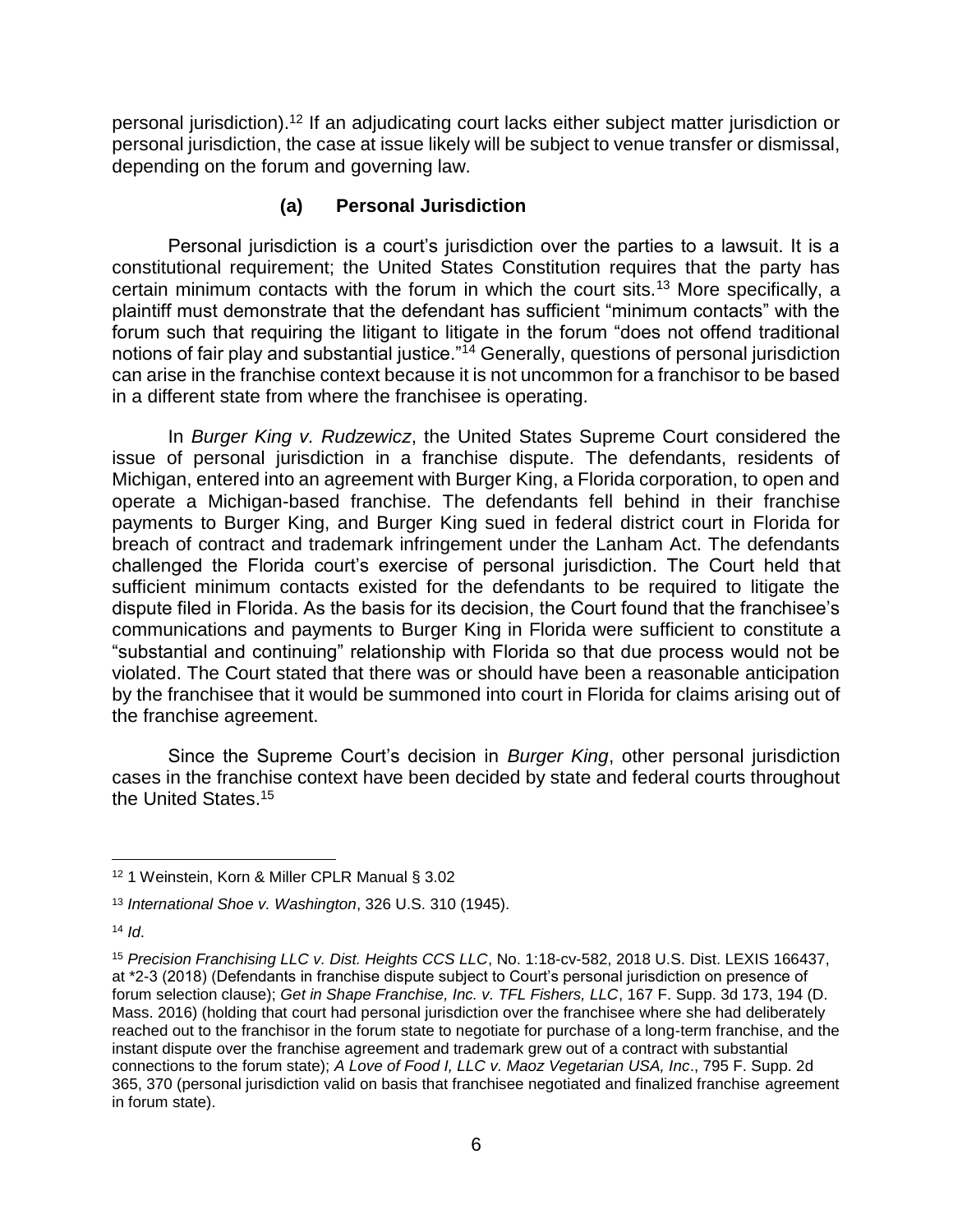#### **(b) Subject Matter Jurisdiction**

<span id="page-9-0"></span>Subject matter jurisdiction is the authority of a court to hear cases of a particular type or cases relating to a specific subject matter. Unlike the case of personal jurisdiction, the requirements needed to establish subject matter jurisdiction vary between state and federal law. Most state courts maintain general jurisdiction and may hear nearly any type of claim that arises under state or federal law, except for those claims that are exclusive to the jurisdiction of the federal courts.

Determining whether subject matter jurisdiction exists in federal court is more limited and requires a much more rigorous analysis. This is because federal courts are courts of limited jurisdiction and do not have jurisdiction over a claim unless the statutory requirements have been met. In the context of a franchise dispute, a case can only be brought in a federal court if (a) it involves a federal cause of action (also referred to as "federal question" jurisdiction); or (b) there is a diversity of citizenship.

**Federal Question Jurisdiction.** Federal question jurisdiction is the subject matter jurisdiction of United States federal courts to hear a civil case because the plaintiff has alleged a violation of the United States Constitution, federal law, or a treaty to which the United States is a party. U.S. Code, 28 U.S.C. § 1331, requires that the action "aris[e] under the Constitution, laws, or treaties of the United States" in order for federal question jurisdiction to be conferred. For purposes of federal question jurisdiction, a claim "arises under" federal law only if "a right or immunity created by the constitution or laws of the United States is an essential element of the plaintiff's cause of action."

Claims of trademark infringement under the Lanham Act is one of the most common federal questions to arise in the context of franchise disputes, largely because the termination of a franchise agreement also terminates the franchisee's license to use the franchisor's trademark.

**Diversity Jurisdiction.** Under federal law, in accordance with 28 U.S.C. § 1332, if the franchisor and franchisee reside in different states (or if either party resides in a foreign country) and the amount at issue in the case exceeds \$75,000, exclusive of costs, a federal court will have subject matter jurisdiction over the case based on diversity of citizenship. The complaint must clearly set forth the grounds for federal jurisdiction. For purposes of determining the citizenship of parties, a corporation is deemed to be a citizen "or any state by which it has been incorporated and of the state where it has its principal place of business." Limited liability companies ("LLCs") are citizens of every state in which any individual member is a citizen. With respect to diversity jurisdiction, it is important to note that "complete diversity" is necessary; all plaintiffs must be from states that are different than all defendants.

In the context of franchise disputes, most are litigated in federal court and not state court, because these disputes often involve monetary claims or demands for the adjudication of legal rights that are valued at more than \$75,000, and they arise between franchisors and franchisees that are typically located in different states.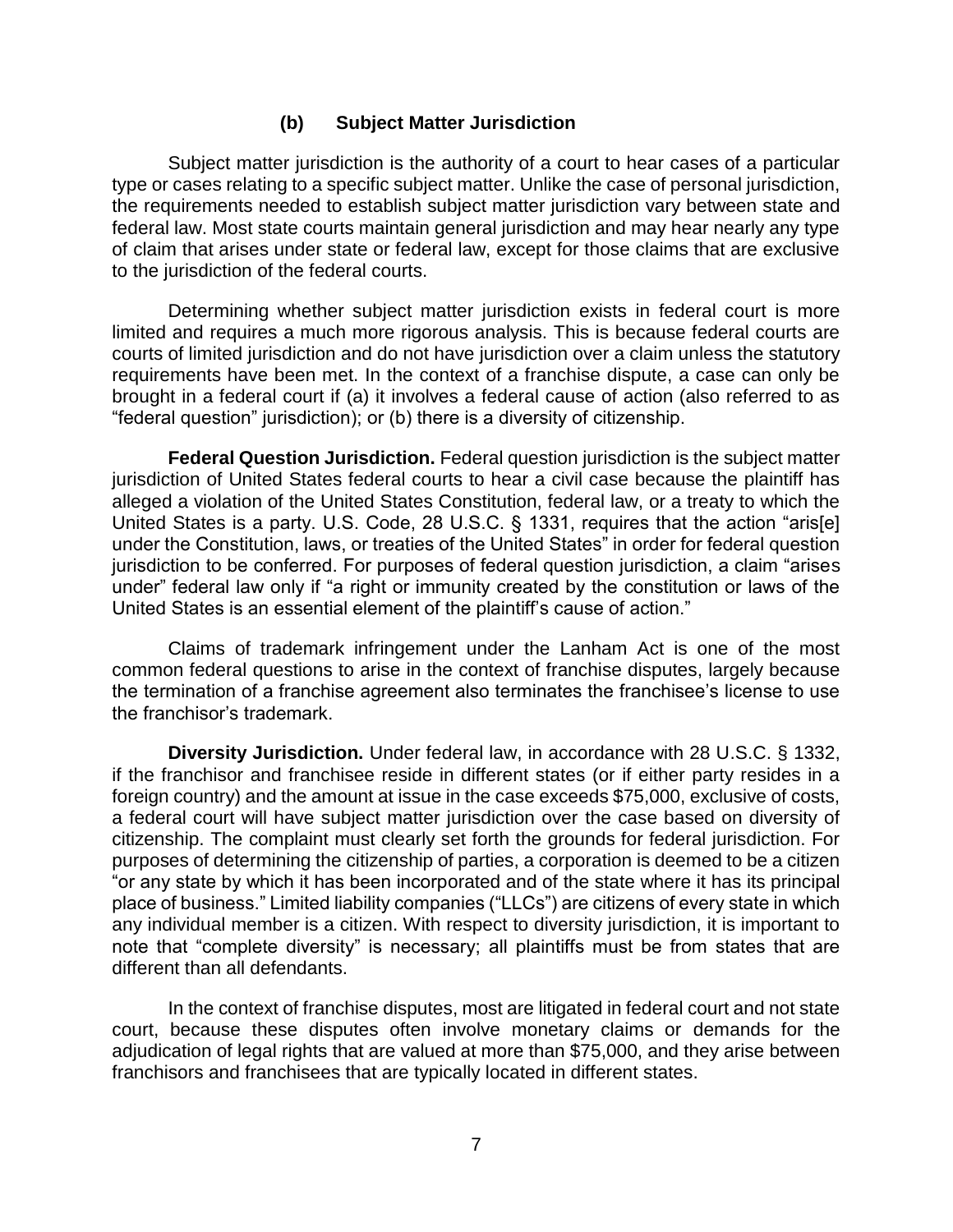#### **(c) Removal**

<span id="page-10-0"></span>Although the party initiating the case in a franchise dispute has the right to initiate their cause of action in state court (to the extent that there is no contractual language in the governing document requiring that the claim be brought in a different forum), a defendant maintains certain removal rights under U.S. law. If a case is filed in state court, it may be removed to federal court, in accordance with 28 U.S.C. § 1441, as long as the case is one over which the federal court would have original subject matter jurisdiction and the defendant has not waived the right to remove.

#### <span id="page-10-1"></span>**III. PRE-SUIT DISPUTE RESOLUTION**

#### **A. Mediation**

<span id="page-10-2"></span>Before filing a lawsuit or arbitration demand, a party should first look to their franchise agreement or operative document to determine whether mediation is a prerequisite to initiating a claim for relief. Some franchise agreements require a party attempt to mediate their claims prior to litigation, while other franchise agreements are silent on the issue. Mediation is a dispute resolution procedure in which the parties discuss their disputes with the assistance of a trained impartial third person. The goal is to assist in reaching a settlement. Depending on the type and size of the claims at issue, mediation can be a cost-effective approach to dispute resolution. It is generally the final step that stands between the parties and the commencement of new litigation. The range of potential solutions in any mediated dispute is limited only by the parties' imagination and individual interests.<sup>16</sup> As such, the threat of impending litigation and the "last hope" posture of the mediation can sometimes lead the parties to an agreed resolution of claims. It is important to note however, that mediation is not binding, and if the parties do not reach an agreement then they are not required to adhere to any of the mediator's decisions or conclusions. Some franchise agreements require mediation prior to commencing litigation for claims or disputes arising out of the franchise relationship.

Mediation poses a variant of the principal-agent problem.<sup>17</sup> Mediators do not represent parties in a mediation, but they can play an important role in the shaping, guiding, and facilitating of the mediation.<sup>18</sup> As such, the quality of the mediator can be vital to arriving at a mutually acceptable, voluntary, self-determined solution to a given dispute. Selecting the right mediator is one of the most important components for achieving a successful mediation conference. But the "right mediator" is not universal and may in fact vary depending on the circumstances of the case; the status of the parties; and the parties' claims and defenses. In general, there are two types of mediator "personalities" that can impact the way in which the mediation conference is conducted:

 $\overline{a}$ <sup>16</sup> Andrew K. Niebler, *Getting the Most Out of Mediation: Toward a Theory of Optimal Compensation for Mediators*, 4 Harv. Negotiation L. Rev. 167 (1999).

 $17$  *Id.* 

<sup>18</sup> *Id*.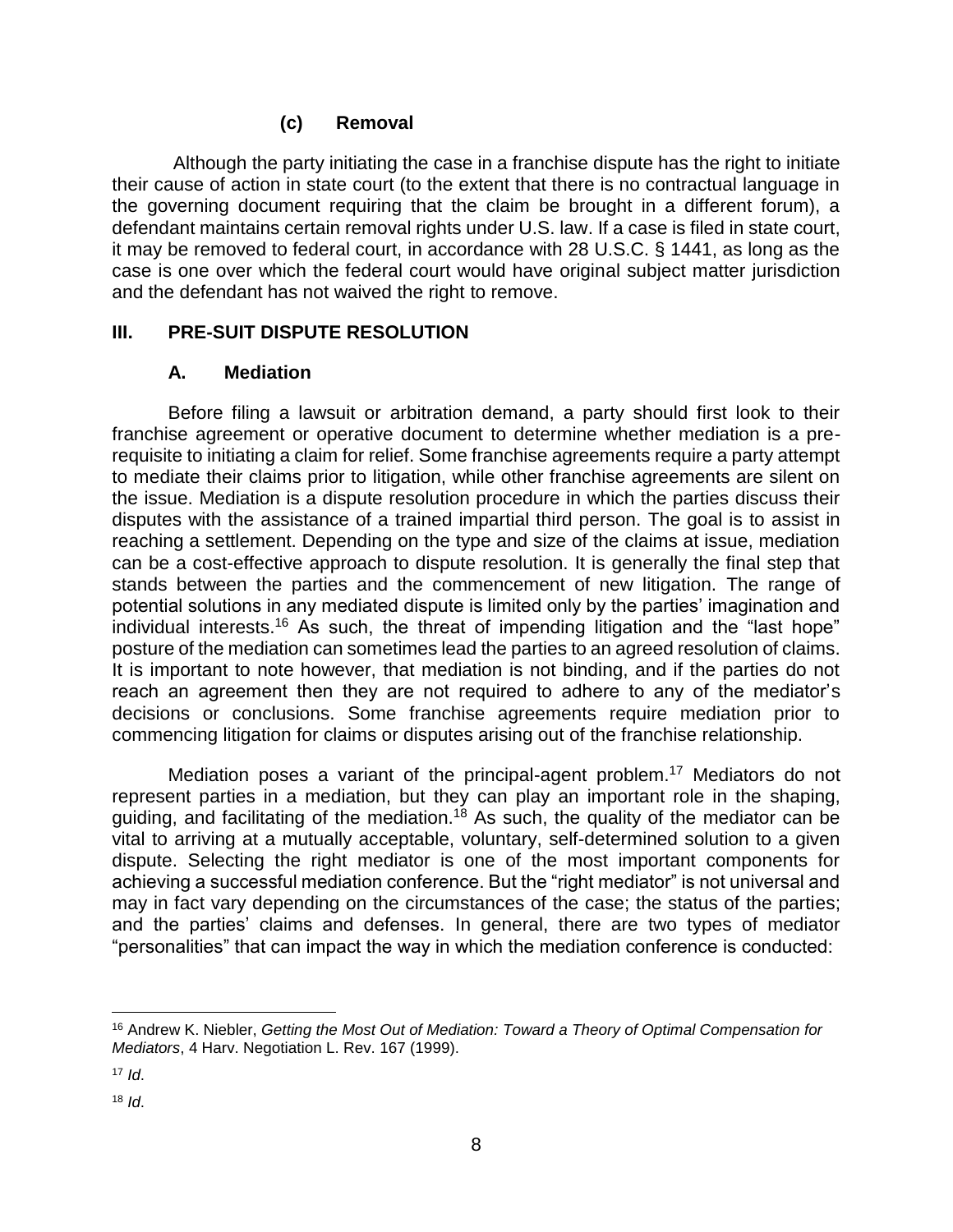- **The Facilitative Mediator** assists the parties in reaching accord without passing judgment as to positions or outcomes.<sup>19</sup> The mediator that adopts this style of mediation is less likely to push the parties to come to an agreement, and functions more as a conduit to resolution. The parties are tasked with determining the control and speed of negotiations, while the mediator is simply there to assist the parties in the mediation process from a neutral perch.
- **The Evaluative Mediator** plays a much more involved role in facilitating the mediation.<sup>20</sup> The mediator with this "personality" is much more aggressive, will not hesitate to identify the strengths and weaknesses of a party's position in hopes of guiding the parties to settlement, and will not hesitate to aggressively push the parties when needed.

# **B. Arbitration**

<span id="page-11-0"></span>An arbitrator's role differs greatly from that of a mediator. Unlike a mediator, who seeks to help the parties resolve their disputes on their own, an arbitrator becomes the finder of fact and law and imposes a solution by himself or herself based on the claims and defenses that have been advanced by the parties. Arbitration is a matter of contract; unless the parties agree to arbitrate, any dispute will be resolved in court.<sup>21</sup> Arbitration can be used as tool to efficiently and effectively resolve disputes and eliminate risks. Relative to state and federal forums, arbitration offers numerous advantages.

## **1. Enforcement Issues**

<span id="page-11-1"></span>Under most circumstances, when an arbitration clause exists, the franchisee is the party seeking to challenge or avoid asserting or defending its claims in arbitration. Whether the franchisee has brought claims in court and is opposing the defendantfranchisor's motion to compel arbitration, or seeking to stay the arbitration that has been initiated by the claimant-franchisor, the same arguments are likely to be raised.

# **(a) Arbitrability**

<span id="page-11-2"></span>"Arbitrability" refers to whether or not arbitrators have the authority to rule on a dispute. It is most often raised when one party disputes the enforceability of the parties'

 $\overline{a}$ <sup>19</sup> Alan Burger, Mediation and Franchise Relationships, Industry Insights, [https://mcdonaldhopkins.com/Insights/Blog/Industry-Insights/2018/08/08/Mediation-and-franchise](https://mcdonaldhopkins.com/Insights/Blog/Industry-Insights/2018/08/08/Mediation-and-franchise-relationships)[relationships](https://mcdonaldhopkins.com/Insights/Blog/Industry-Insights/2018/08/08/Mediation-and-franchise-relationships) (2018).

<sup>20</sup> *Id*.

<sup>21</sup> Christopher Drahozal, *Arbitration Clauses in Franchise Agreements: Common (and Uncommon) Terms*, 22 Franchise L.J. 81 (2002).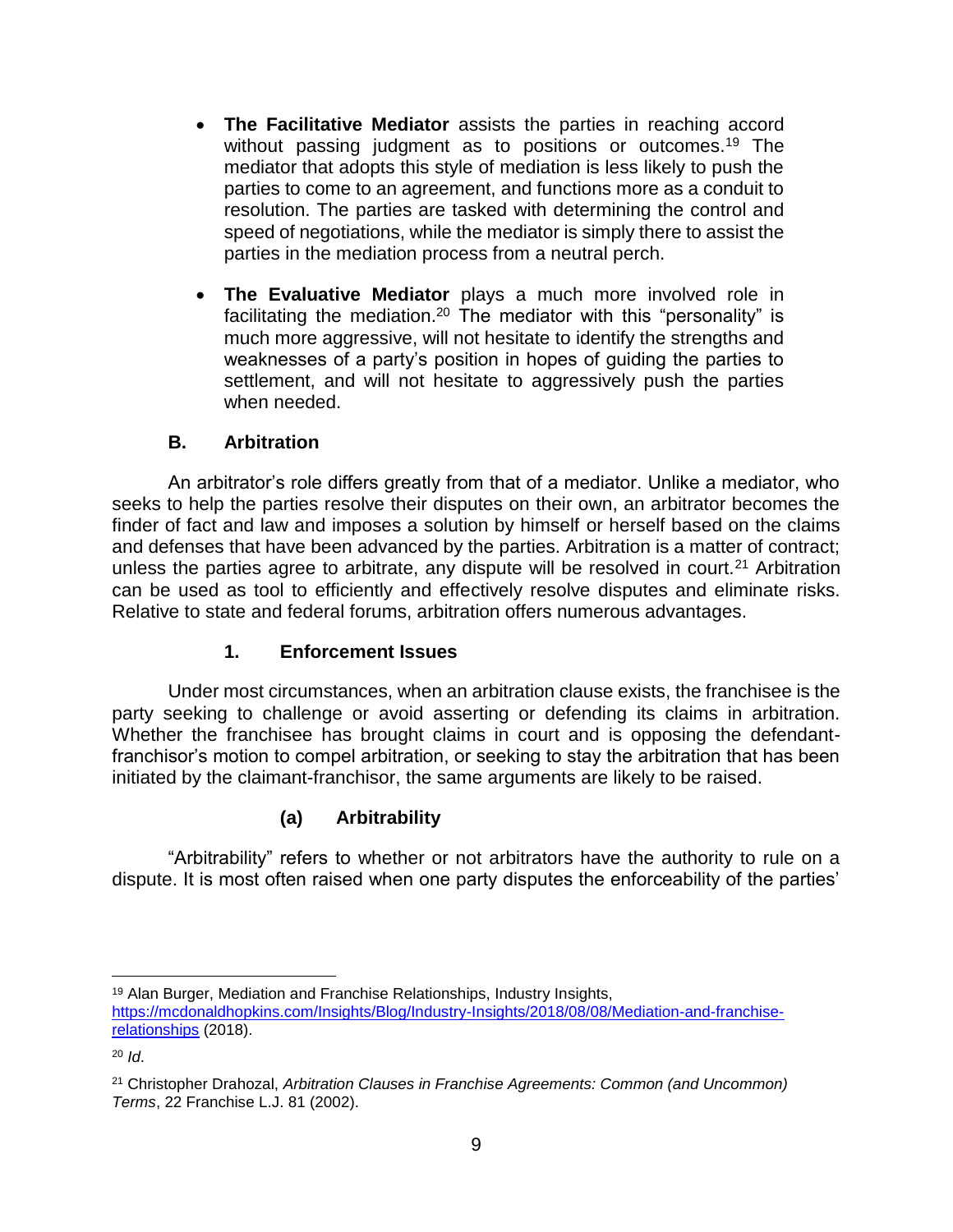agreement.<sup>22</sup> It is usually the first issue raised in opposition to arbitration to prevent the dispute from reaching an arbitrator in the first place.

Determining who decides the arbitrability of a dispute is a nexus question that is frequently raised in franchisee disputes challenging the applicability of an arbitration provision. A franchisee may oppose arbitration by arguing that the arbitration agreement itself is unenforceable because the franchise agreement as a whole was the product of fraudulent inducement, adhesion, unconscionability, or some other inequity.<sup>23</sup> It is on these bases that franchisees may argue that the court should decide arbitrability in the first instance. Whether the arbitration clause covers the dispute at issue is generally a question for the court to decide unless the parties have "clearly and unmistakably" delegated that issue to the arbitrator.<sup>24</sup>

Some courts have attempted to reject delegation clauses, despite their language and clear inclusion in arbitration agreements on the basis of the "wholly groundless" exception. According to the Federal Circuit, "the 'wholly groundless' standard applies when an arbitration agreement clearly and unmistakably refers the issue of arbitrability to the arbitrator."<sup>25</sup> The Federal Circuit applied the standard in *Evans v. Bldg. Materials Corp. of Am.* to uphold a district court's denial of a motion to compel arbitration, despite a valid delegation clause, when the claims were "so plainly outside the arbitration provision that a contrary argument is wholly groundless."<sup>26</sup>

Just recently, the United States Supreme Court has provided more instruction and guidance on how clauses delegating arbitrability should be interpreted in commercial contracts, while wholeheartedly rejecting the Federal Circuit's wholly groundless exception approach. In *Henry Schein, Inc. v. Archer & White Sales, Inc.*, the Supreme Court interpreted the text of the Federal Arbitration Act ("FAA") strictly to exclude the "wholly groundless" exception previously adopted by the Fourth, Fifth, Sixth, and Federal Circuits. *Schein*, 139 S. Ct. at 528-29. Under *Schein*, "the courts must respect the parties' decision as embodied in the contract." 139 S. Ct. at 531. Accordingly, a party seeking to ensure arbitration and arbitrability remains with the arbitrator can do so if the parties' choice is clearly and unmistakably articulated in the language of the operative arbitration agreement at issue. This is so regardless of the perceived merit or lack of merit of the parties' claims.

But recent guidance from the Supreme Court on this issue does not necessarily mean that a party will no longer raise an opposition to an arbitrator's arbitrability, even though challenges to well-drafted delegation clauses are the exception—and not the norm. Those attacks are expected to continue, even if less likely to succeed post- *Schein*.

<sup>23</sup> *Id*.

<sup>22</sup> Keyes, *supra* note 3.

<sup>24</sup> *T3 Enters. v. Safeguard Bus. Sys.*, 435 P.3d 518, 527 (Idaho 2019) (finding that there was not a "clear and unmistakable" delegation of authority in the arbitration provision).

<sup>25</sup> *Evans v. Bldg. Materials Corp. of Am.*, 858 F.3d 1377, 1381 (Fed. Cir. 2017).

<sup>26</sup> *Id.* at n.1.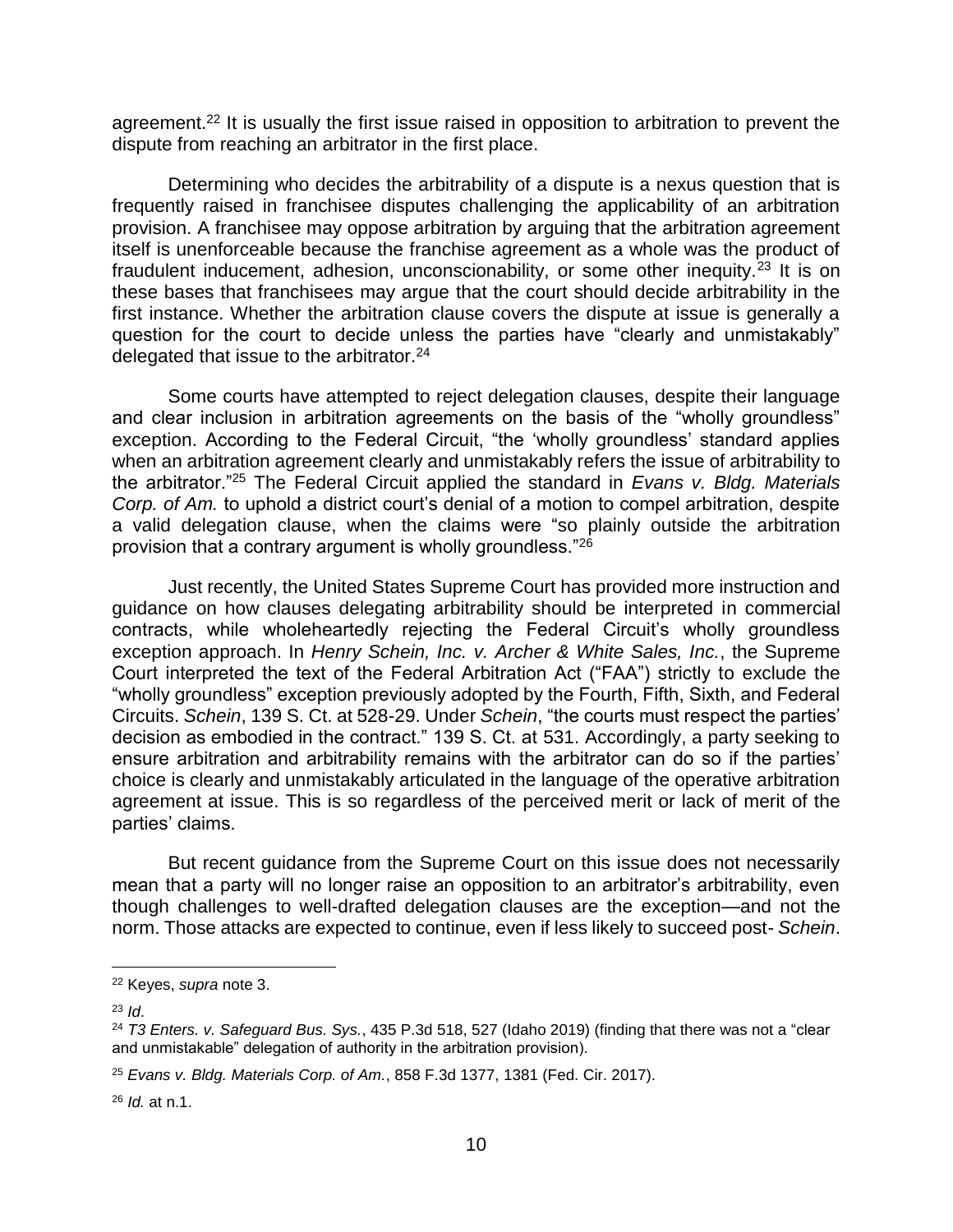In *Mohamed v. Uber Techs., Inc.,* the Ninth Circuit upheld a delegation clause notwithstanding challenges to its clarity and conscionability, holding that "[t]he delegation provisions clearly and unmistakably delegated the question of arbitrability to the arbitrator."<sup>27</sup> Similarly, in *Doctor's Assocs. v. Kirksey*, the District Court in Connecticut granted a franchisor's motion to compel arbitration on the basis that the Franchise Agreement's delegation provision was valid and enforceable.<sup>28</sup> The court stated, in no clearer words, that the parties "unmistakably agreed to send questions of arbitrability to the arbitrator."<sup>29</sup>

This trend has not been confined to federal courts. In fact, many states have adopted similar holdings to *Mohamed* in recent years. For example, in *Regions Bank v. Rice*, the Alabama Supreme Court affirmed the enforceability of a delegation clause on the basis that the party did not specifically "challenge the delegation provision," which "clearly and unmistakably delegates questions of substantive arbitrability to the arbitrator."<sup>30</sup> Similarly, in *Family Dollar Stores of W. Virginia, Inc. v. Tolliver*, the West Virginia Supreme Court enforced an arbitration agreement on the basis that the party challenging the agreement failed to "specifically address the delegation provision."<sup>31</sup>

#### **(b) Non-Signatory Challenges**

<span id="page-13-0"></span>There is no dispute that signatories to a franchise agreement are required to adhere to and perform their agreed-upon obligations. If a signatory fails to do so, it risks exposure and potential liability under a breach of contract cause of action. Franchisors and franchisees should always act with the presumption that they can enforce a franchise agreement's arbitration provision against one another if the parties are in fact signatories to the agreement at issue. Issues arise, however, when individuals and/or entities are involved in the franchise relationship (whether through operation or management), yet not signatories to the operative agreement. From familial relationships to business associates and employees, a franchisee may find themselves in a position where a franchisor is attempting to assert claims against a non-signatory to the franchise agreement on the basis that they are sufficiently involved in the business and should be held responsible for their conduct (or lack thereof) under the franchise agreement. The issue can become even more complex when there are multiple individuals or entities who have signed some, but not all of the many agreements involved in the franchise relationship, such as guarantees, licenses, or leases, among others.

In these situations, the case law confirms that arbitration often can be enforced against these non-signatories if certain facts are present. Courts generally recognize five

<sup>27</sup> 848 F.3d 1201, 1209 (9th Cir. 2016) ("The delegation provisions were not procedurally unconscionable . . . .").

<sup>28</sup> 2018 U.S. Dist. LEXIS 197515, at \*20 (D. Conn. Nov. 19, 2018).

<sup>29</sup> *Id*. at \*14.

<sup>&</sup>lt;sup>30</sup> 209 So. 3d 1108, 1111 (Ala. 2016) ("Pursuant to the delegation provision, the arbitrator must resolve the disputed issue whether Rice's claim is arbitrable under the arbitration provision.").

<sup>31</sup> 2018 WL 1074947, at \*1 (W. Va. Feb. 27, 2018).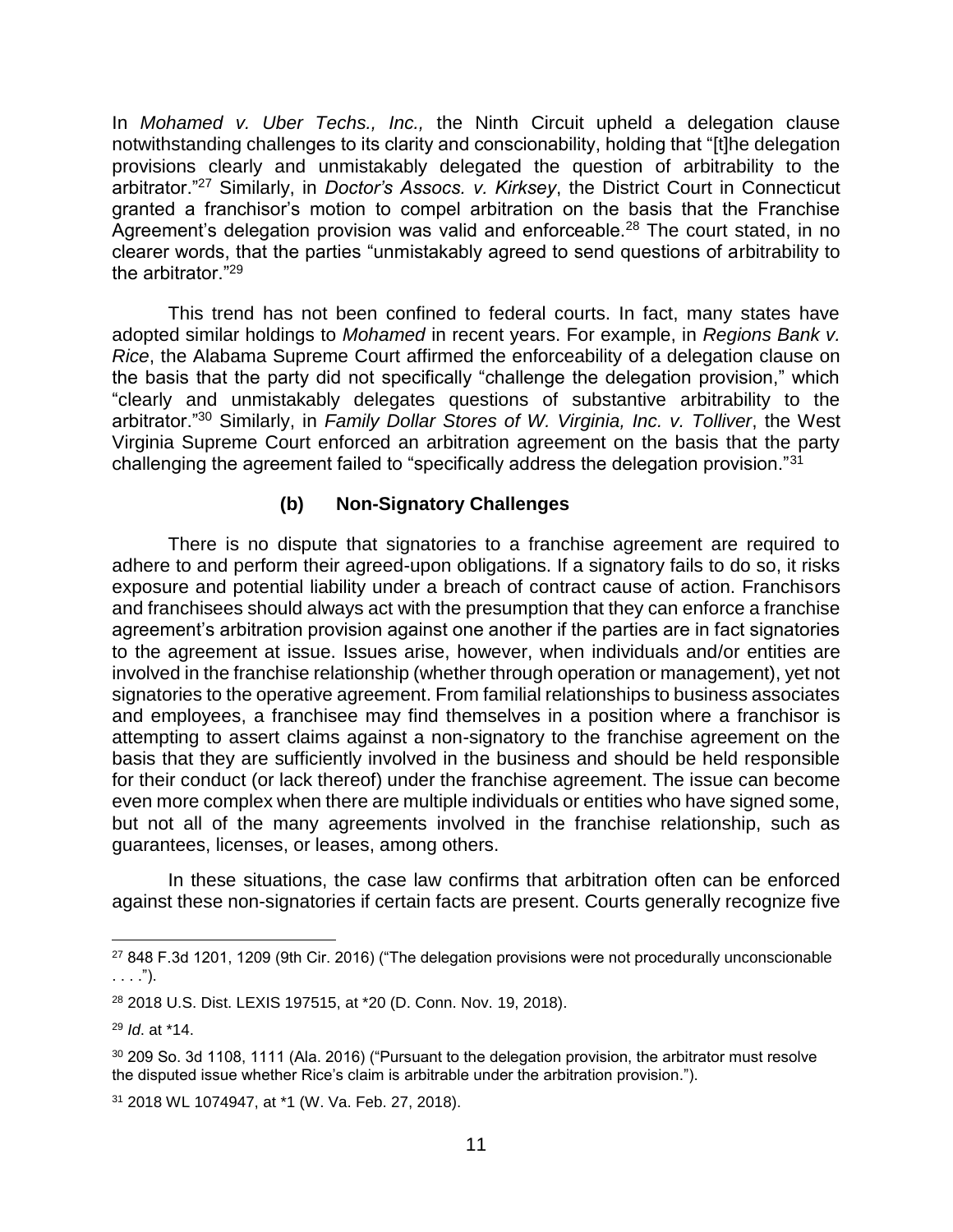circumstances where signatories to an agreement are entitled to compel non-signatories to arbitration: 1) incorporation by reference; 2) assumption; 3) agency; 4) veilpiercing/alter ego; and 5) estoppel.<sup>32</sup> Estoppel theory is frequently used by franchisors who aim to bind a non-signatory to arbitration. Under the "direct benefits" estoppel theory, a party can be estopped from relying on its nonsignatory status to avoid arbitrating under an agreement if the nonsignatory "knowingly exploits the agreement containing the arbitration clause."<sup>33</sup> Texas courts have clearly embraced estoppel theory to prevent a non-signatory to rely on its status to avoid arbitration. The Texas Supreme Court provided such clear language in *In re Weekley Homes*, stating "when a nonparty consistently and knowingly insists that others treat it as a party, it cannot later 'turn its back on the portions of the contract, such as an arbitration clause, that it finds distasteful.' A nonparty cannot both have his contract and defeat it too." This position is not unique to Texas, either. In *Half Dental Franchise, LLC v. Houchin*, the Nevada Supreme Court denied a challenge to the arbitrator's authority to bind a non-signatory because they "provided 'colorable justification' for their estoppel theory."<sup>34</sup> The *Houchin* decision is an example of how fact dependent these inquiries are. In *Torres v. Simpatico, Inc.*, the Eighth Circuit stated that "the language of the Agreement is sufficiently broad and inclusive to express an intent to benefit not only the actual signatories and named beneficiaries, but also the other Non– Signatory Parties, all of whom are owners, operators, agents, officers, or employees of the master franchisers."<sup>35</sup>

Non-signatories may also be able to compel signatories to arbitration, often under a third-party beneficiary theory, which requires the agreement to evidence a clear intent to benefit the third-party.<sup>36</sup> In *Melendez v. Horning*, the North Dakota Supreme Court granted a non-signatory's petition to compel a signatory to arbitration because the allegations at issue in the case involved "intertwined conduct by the non-signatories and related signatories."<sup>37</sup> Further, in *Bridgestone Americas Tire Operations, LLC v. Adams*, the Alabama Supreme Court allowed a non-signatory company affiliated with a signatory to compel another signatory to arbitration.<sup>38</sup>

 $\overline{a}$ <sup>32</sup> *See Arthur Andersen LLP v. Carlisle*, 556 U.S. 624, 631 (2009); *Crawford Prof'l Drugs, Inc. v. CVS Caremark Corp.*, 748 F.3d 249, 257 (5th Cir. 2014); *CD Partners, LLC v. Grizzle*, 424 F.3d 795, 799 (8th Cir. 2005); *Zurich Am. Ins. Co. v. Watts Indus., Inc.*, 417 F.3d 682, 687 (7th Cir. 2005); *Denney v. BDO Seidman*, L.L.P., 412 F.3d 58, 71 (2d Cir. 2005); *Trippe Mfg. Co. v. Niles Audio Corp.,* 401 F.3d 529, 532 (3d Cir. 2005); *Javitch v. First Union Securities, Inc.*, 315 F.3d 619, 6280–29 (6th Cir. 2003); *Employers Ins. Of Wausau v. Bright Metal Specialties*, 251 F.3d 1316, 1322 (11th Cir. 2001); *Int'l Paper Co. v. Schwabedissen Maschinen & Anlagen GMBH*, 206 F.3d 411, 416-17 (4th Cir. 2000); *Thomson-CSF, S.A. v. Am. Arbitration Ass'n*, 64 F.3d 773, 776 (2d Cir. 1995).

<sup>33</sup> *Bridas S.A.P.I.C. v. Government of Turkmenistan*, 345 F.3d 347, 361-62 (5th Cir. 2003).

<sup>34</sup> 2017 WL 3326425 (Nev. Aug. 3, 2017).

<sup>35</sup> 781 F.3d 963, 971 (8th Cir. 2015).

<sup>36</sup> *Ex parte Stamey*, 776 So.2d 85, 92 (Ala. 2000)

<sup>37</sup> 908 N.W.2d 115, 120 (2018).

<sup>38</sup> 2018 WL 1355966, at \*2 (Ala. Mar. 16, 2018)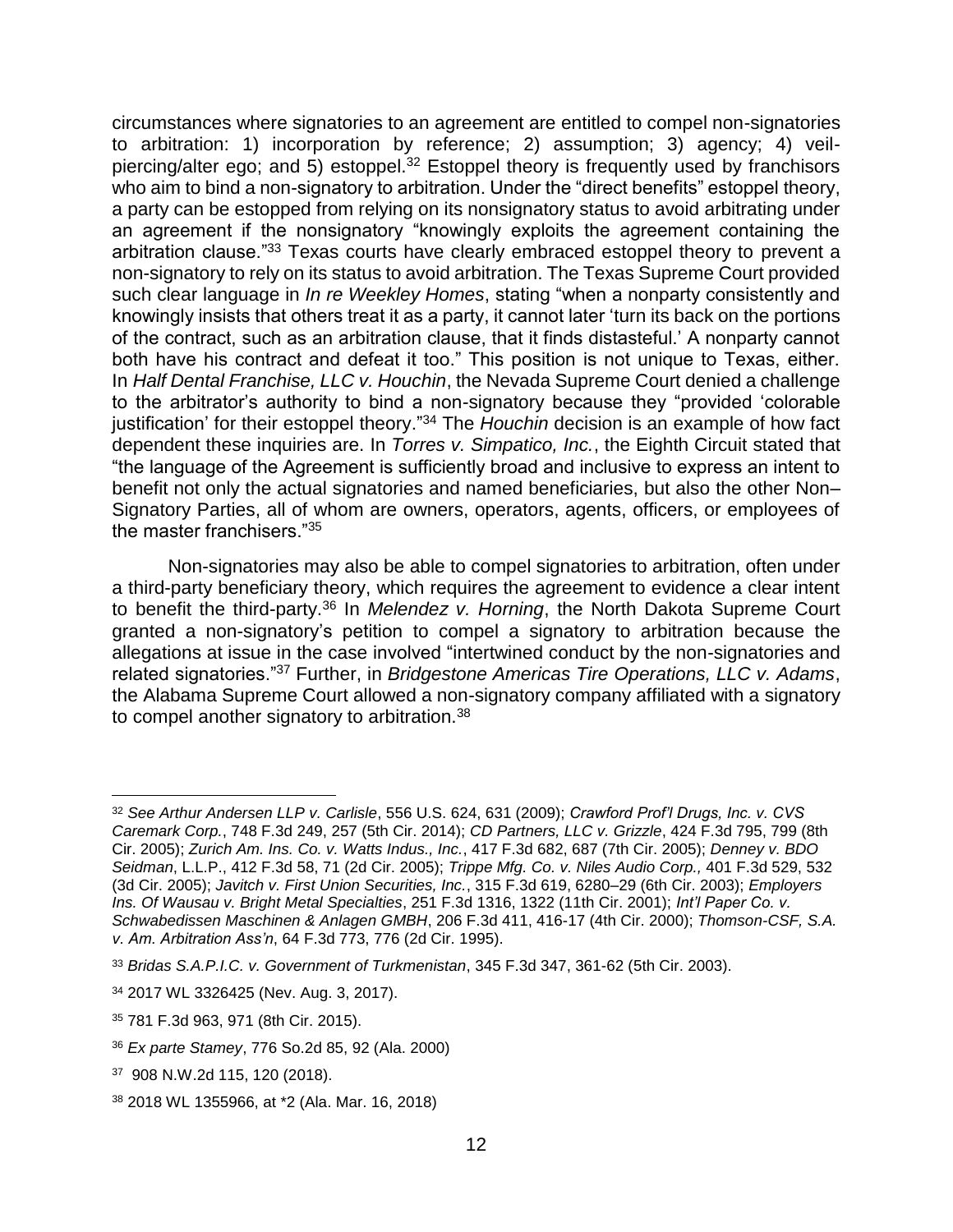Franchisors and franchisees should keep in mind, however, that there are limits to the availability of arbitration for disputes with non-signatories. For example, under the First Circuit standard established in in *Oudani v. TF Final Mile, LLC*, independent contractors are not "agents" that can be compelled to arbitration.<sup>39</sup> Further, in *White v. Sunoco, Inc.*, the Third Circuit denied a non-signatory's motion to compel arbitration because of the absence of "concerted conduct" between the non-signatory and signatory or reliance necessary to establish estoppel.<sup>40</sup>

Prevailing on contractual enforcement against non-signatories is a substantially fact dependent and fact driven exercise. If a franchisor wants to maximize the scope of an arbitration clause to include potential non-signatories, it is of primary importance that it explicitly identify third-party beneficiaries that the agreement intends to cover, such as the franchisee's subsidiaries, affiliates, employees, and investors. This can be accomplished by incorporating by reference other agreements that are signed by thirdparties, among other things. In the end, franchisors and franchisees should stay updated and aware of the law in their operative jurisdiction.

#### **2. Emergency Interim Relief in Arbitration**

<span id="page-15-0"></span>Like litigation, parties should be able to seek emergency interim relief in arbitration on an expedited basis. Because the rules may vary depending on the dispute resolution organization that is administering the arbitration, it is particularly important that the party seeking emergency relief carefully read and understand the dispute resolution organizations rules, preferably before including them in the contract. Minor differences can have major consequences on the availability of the interim relief.

On October 1, 2013, the American Arbitration Association ("AAA") adopted new Commercial Arbitration Rules that now allow parties to seek emergency relief from specially designated arbitrators.<sup>41</sup> Commercial Rule 38 only applies to "arbitrations" conducted under arbitration clauses or agreements entered on or after October 1, 2013." This provision requires that a party seeking emergency carefully examine the operative document at issue that contains the arbitration clause. If the parties entered into the agreement prior to October 1, 2013, they cannot seek relief under the AAA's emergency rules.

For those contracts that can take advantage of the AAA's emergency relief, the process is straightforward. In accordance with the Commercial Rules, "[a] party in need of emergency relief prior to the constitution of the panel shall notify the AAA and all other parties in writing of the nature of the relief sought and the reasons why such relief is required on an emergency basis. The application shall also set forth the reasons why the party is entitled to such relief." Following the appropriate notice being made to all necessary parties, the AAA must, within one day, "appoint a single emergency arbitrator

<sup>39</sup> 2017 WL 5587648 (1st Cir. Nov. 21, 2017)

<sup>40</sup> 2017 WL 3864616 (3d Cir. Sept. 5, 2017).

<sup>41</sup> American Arbitration Association, *Commercial Arbitration Rules*, <https://www.adr.org/sites/default/files/Commercial%20Rules.pdf>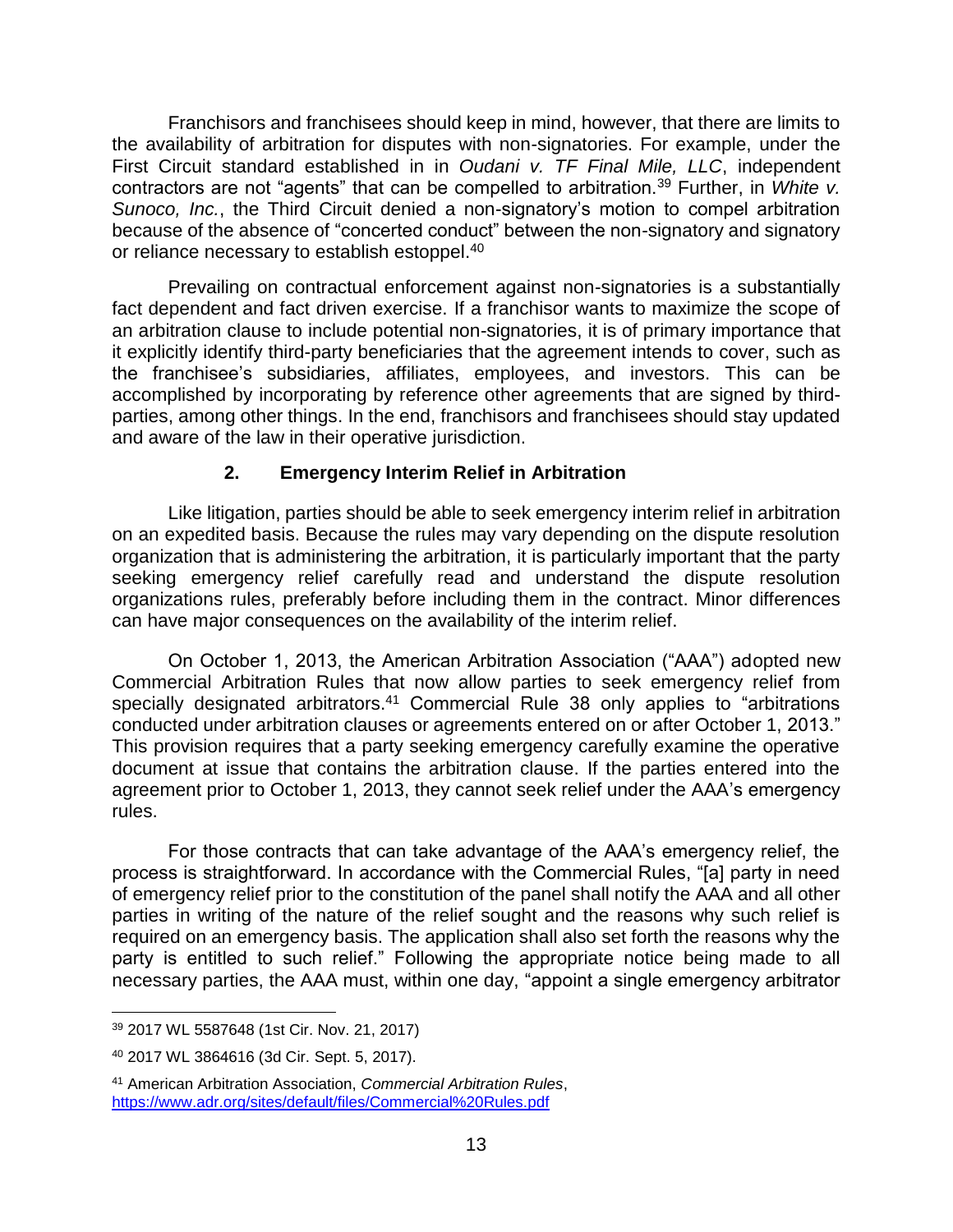designated to rule on emergency applications." Within two business days of the emergency arbitrator's appointment, the emergency arbitrator is required to establish a schedule for consideration of the emergency application for relief.

The International Centre for Dispute Resolution ("ICDR"), which is the arm of the AAA tasked with administering international dispute resolution/arbitration, also provides procedures for seeking emergency interim relief. Upon application, an emergency arbitrator may be appointed within one business day and must establish a schedule for consideration of the emergency relief within two business days of appointment.<sup>42</sup>

Such emergency procedures are not tied exclusively to the AAA and the ICDR. JAMS' Emergency Relief Procedures provides for the appointment of an emergency arbitrator within 24 hours of a request made by the parties.<sup>43</sup> The language of the JAMS Rule is similar to that of the AAA, and states that "[a] Party in need of emergency relief prior to the appointment of an Arbitrator may notify JAMS and all other Parties in writing of the relief sought and the basis for an Award of such relief. This Notice shall include an explanation of why such relief is needed on an expedited basis." The emergency arbitrator retains jurisdiction over the dispute until an arbitrator or a panel is appointed. Like the AAA Rule, the emergency arbitrator must establish a schedule for the consideration of the request for emergency relief, within two days.

# <span id="page-16-1"></span><span id="page-16-0"></span>**IV. SUBSTANTIVE CLAIMS AND DEFENSES**

## **A. Common Franchisee Claims**

# **1. Common Law Fraud Claims**

<span id="page-16-2"></span>Common law fraud is defined as the intentional misrepresentation of a material fact presented to and relied upon by another party to its detriment. It is one of the most common claims that franchisees assert against franchisors in litigation or arbitration. Across jurisdictions, the elements of a common-law claim for fraud are: (1) a material misrepresentation of the presently existing or past fact; (2) knowledge or belief by the defendant of its falsity; (3) an intention that the other person rely on it; (4) a reasonable reliance thereon by the other person; and (5) resultant damages.<sup>44</sup>

Franchisees will often assert claims of common law fraud against a franchisor as it relates to the franchisor's alleged failure to provide accurate or truthful financial performance representations. Claims of negligent misrepresentation are often asserted

 $\overline{a}$ <sup>42</sup> International Centre for Dispute Resolution Rules, [https://www.icdr.org/sites/default/files/document\\_repository/ICDR\\_Rules.pdf](https://www.icdr.org/sites/default/files/document_repository/ICDR_Rules.pdf)

<sup>43</sup> JAMS Comprehensive Arbitration Rules, [https://www.jamsadr.com/files/Uploads/Documents/JAMS-](https://www.jamsadr.com/files/Uploads/Documents/JAMS-Rules/JAMS_comprehensive_arbitration_rules-2014.pdf)[Rules/JAMS\\_comprehensive\\_arbitration\\_rules-2014.pdf](https://www.jamsadr.com/files/Uploads/Documents/JAMS-Rules/JAMS_comprehensive_arbitration_rules-2014.pdf)

<sup>44</sup> *Intarome Fragrance & Flavor Corp. v. Zarkades*, 2009 U.S. Dist. LEXIS 48350, at \*14-\*15 (D. N.J. June 9, 2009).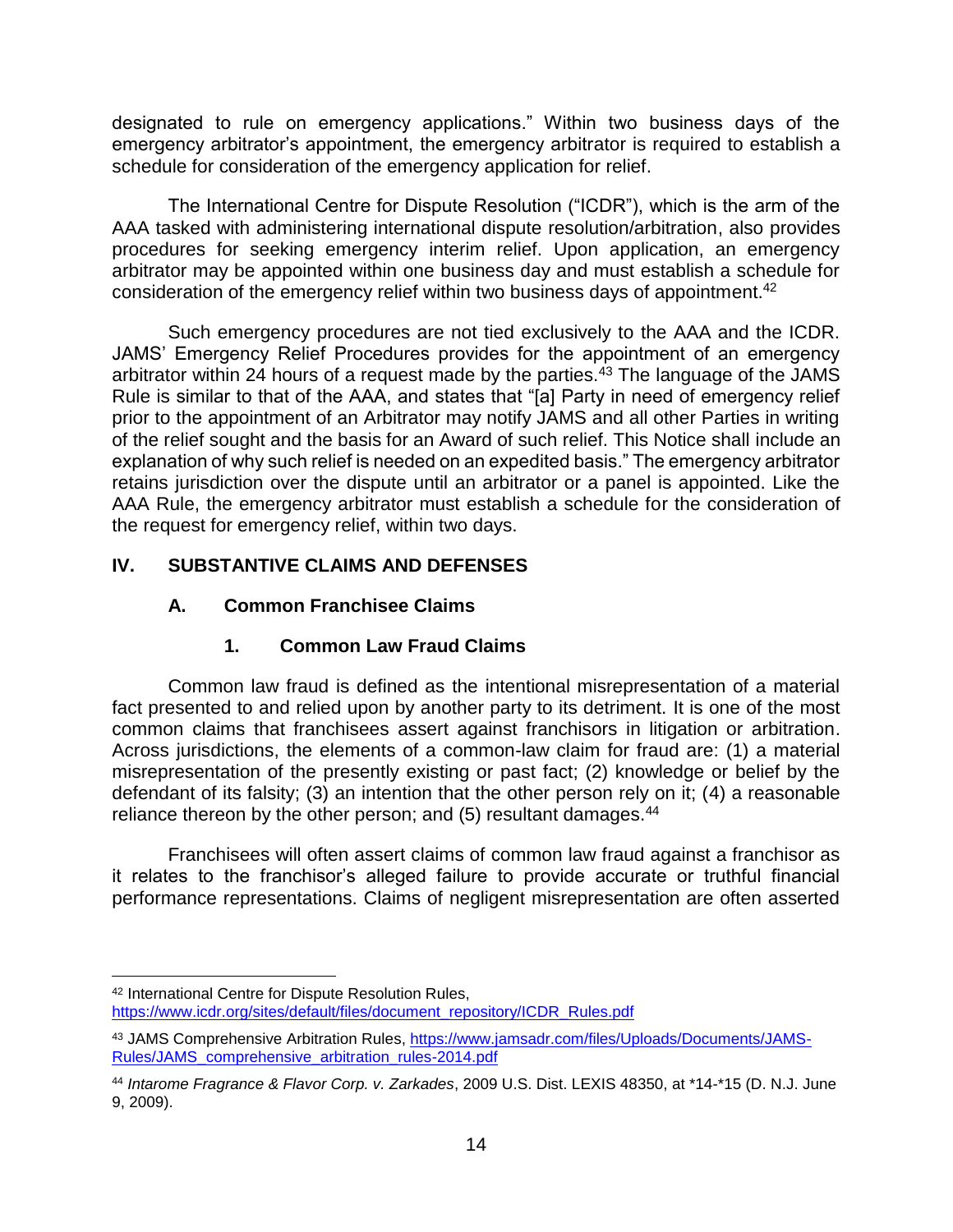against a franchisor, particularly when there may be certain issues relating to the "intentionality" of the fraud claim.

There are, however, certain statements that a franchisor can make and are definitively not considered to be financial performance representations. General statements regarding sales without providing specific details does not rise to a claim of a financial performance representation. Additionally, suggestions of potential success are also not sufficient to give rise to a franchisee financial performance representation claim.

In addition to defending against FPR claim on the basis that the representations made do not meet the definition of a FPR, franchisors often defend against FPR claims by relying on certain provisions found in the franchise agreement, including integration, "no representation", and "no reliance" clauses.<sup>45</sup> The legitimacy of these defenses can vary depending on the jurisdiction governing the dispute at issue. As example, certain state disclosure statues have anti-waiver provisions which prohibit franchisors from relying upon the protections of contractual provisions.<sup>46</sup>

#### **2. Statutory Misrepresentation and Omission Claims**

<span id="page-17-0"></span>Most states have enacted extensive statutes which allow private actors to assert claims for conduct giving rise to "consumer fraud" or "deceptive business practices. These laws are commonly referred to as "Little FTC Acts" and can pose major headaches for a franchisor that has not fully adhered to the FTC Amended Franchise Rule because violations of the FTC Rule have been found to be per se violations of state Little FTC Acts, including but not limited to, the Texas Unfair and Deceptive Trade Practices Act and the Massachusetts Little FTC Act.<sup>47</sup>

## **3. Breach of Contract**

<span id="page-17-1"></span><sup>45</sup> *Interim Healthcare v. Care@home*, 2019 U.S. Dist. LEXIS 61996, at \*40 (S.D. Fla. 2019) (finding that franchisees Franchise Act claim failed because "the FA contains a detailed disclaimer and encouraged HCH to perform its own due diligence and independent investigation.")

<sup>46</sup> See, e.g., *Governara v. 7-Eleven, Inc.,* 2014 U.S. Dist. LEXIS 130205, at \*13 ("the anti-waiver provision of the NYFA has been interpreted to provide a statutory exception to this common law rule. Under [§](https://advance.lexis.com/document/?pdmfid=1000516&crid=8dff333c-82b8-4426-ad9f-2af2c477b563&pddocfullpath=%2Fshared%2Fdocument%2Fcases%2Furn%3AcontentItem%3A5D4Y-06F1-F04F-031V-00000-00&pddocid=urn%3AcontentItem%3A5D4Y-06F1-F04F-031V-00000-00&pdcontentcomponentid=6412&pdshepid=urn%3AcontentItem%3A5D4Y-1JH1-DXC8-70TS-00000-00&pdteaserkey=sr1&pditab=allpods&ecomp=1yrLk&earg=sr1&prid=3ae98a56-8dcf-478a-9469-f2bccc180185)  [687\(4\),](https://advance.lexis.com/document/?pdmfid=1000516&crid=8dff333c-82b8-4426-ad9f-2af2c477b563&pddocfullpath=%2Fshared%2Fdocument%2Fcases%2Furn%3AcontentItem%3A5D4Y-06F1-F04F-031V-00000-00&pddocid=urn%3AcontentItem%3A5D4Y-06F1-F04F-031V-00000-00&pdcontentcomponentid=6412&pdshepid=urn%3AcontentItem%3A5D4Y-1JH1-DXC8-70TS-00000-00&pdteaserkey=sr1&pditab=allpods&ecomp=1yrLk&earg=sr1&prid=3ae98a56-8dcf-478a-9469-f2bccc180185) "[a]ny condition, stipulation, or provision purporting to bind any person acquiring any franchise to waive compliance with any provision of this law, or rule promulgated hereunder, shall be void." N.Y. Gen. Bus. Law § 687(4). Furthermore, under § 687(5), "[i]t is unlawful to require a franchisee to assent to a release, assignment, novation, waiver or estoppel which would relieve a person from any duty or liability imposed by this article."); *Hanley v. Doctors Express Franchising*, LLC, No. ELH-12-795, 2013 U.S. Dist. LEXIS 25340, at \*81 (D. Md. Feb 25, 2013) (finding the anti-waiver provision of Minnesota's franchise statute to be quite similar to Maryland's); (*Cousin Subs Sys. Inc. v. Better Subs Dev. Inc.*, No. 09-C-0336, 2011 WL 4585541, at \*8 (E.D. Wis. Sept. 30, 2011) ("no reliance" clause not sufficient to bar claims under the anti-fraud provisions of the Wisconsin Franchise Investment Law and the Indiana Franchise Disclosure Act); *Randall v. Lady of Am. Franchise Corp.*, 532 F. Supp. 2d 1071, 1089 (D. Minn. 2007) (holding that "[f]ranchisors cannot use contractual provisions to protect themselves from being sued for misrepresentation under the Minnesota Franchise Act").

<sup>47</sup> *Texas Cookie Co. v. Hendricks & Peralta, Inc*., 747 S.W.2d 873, 877-79 (Tex. App. 1988); *Brennan v. Carvel Corp*., 929 F.2d 801, 811-14 (1st Cir. 1989).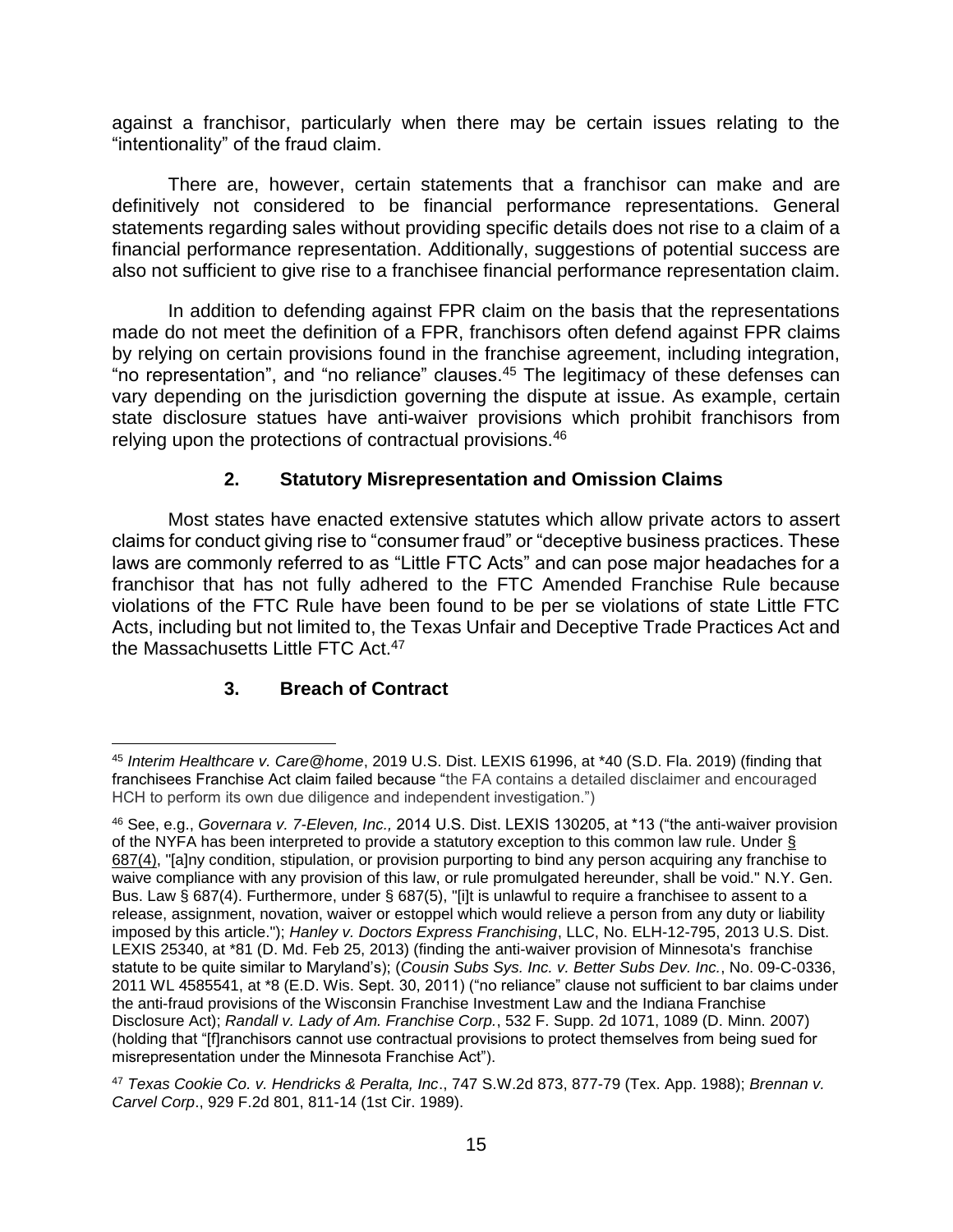Because nearly all litigation between franchisors and franchisees result from the parties' franchise agreement or affiliated contracts, it should come as no surprise that a breach of contract claim is one of the most widely used causes of action in a franchisee's litigation arsenal. The elements of a claim for breach of contract are: (1) the existence of a valid and enforceable contract; substantial performance by the plaintiff; (3) breach of contract by the defendant; and (4) resultant injury to the plaintiff. *Avila v. CitiMortgage, Inc.*, 801 F.3d 777 (7th Cir. 2015); *Interim Healthcare v. Care@home*, 2019 U.S. Dist. LEXIS 61996, at \*22 (S.D. Fla. 2019).

#### **(a) Breach of Good Faith and Fair Dealing**

<span id="page-18-0"></span>With every breach of contract claim that a franchisee asserts, a claim for breach of the duty of good faith and fair dealing is undoubtedly to follow because of its deeprooted association in every contract.

While the definition of the duty of good faith and fair dealing may vary among states, it often provides that parties to all contracts, and in the context of franchise litigation—franchise agreements, are expected to behave honestly, fairly, and in good faith in connection with their contractual rights, obligations, and responsibilities. For example, under Ohio law, "[i]nherent in every contract is a duty of good faith and fair dealing by each of the parties in performing and enforcing the contract."<sup>48</sup> Because of this, "there can be no breach of the implied covenant of good faith and fair dealing absent a breach of contract."<sup>49</sup>

The implied covenant of good faith and fair dealing seeks to ensure that the parties adhere to the express contract terms in accordance with the party's reasonable expectations. The reasonable expectations of the parties may be determined by the language of the contract, the purpose of the contract and other facts and circumstances known to the parties.<sup>50</sup>

A franchisee may assert this claim in a series of different factual circumstances, including by alleging that the franchisor has acted in bad faith as a result of the franchisor's course of performance as it relates to the franchise agreement or associated agreement. In order to defend against such claims, a franchisor is likely to show that there was no deliberate bad faith in its decision-making as it relates to the franchisee. In order to do so, a franchisor may rely on documentary evidence and communications between the franchisee and the franchisor to establish that its course of performance changed within the ambit of a business decision.

#### **(b) Encroachment Claims**

<span id="page-18-1"></span>A franchisor's grant of rights to a franchisee typically involves the provision of certain territorial rights and "protected territories" to the franchisee. When those territorial

<sup>48</sup> *Maher v. City of Akron*, 2018-Ohio-4310, at \*P19 (App. 2018).

<sup>49</sup> *Peterbrooke Franchising of Am., LLC v. Miami Chocolates, LLC*, 312 F. Supp. 3d 1325, 1343 (S.D. Fla. 2018).

<sup>50</sup> *See, e.g.*, *Sons of Thunder, Inc. v. Borden, Inc.*, 148 N.J. 396, 690 A.2d 575 (N.J. 1997)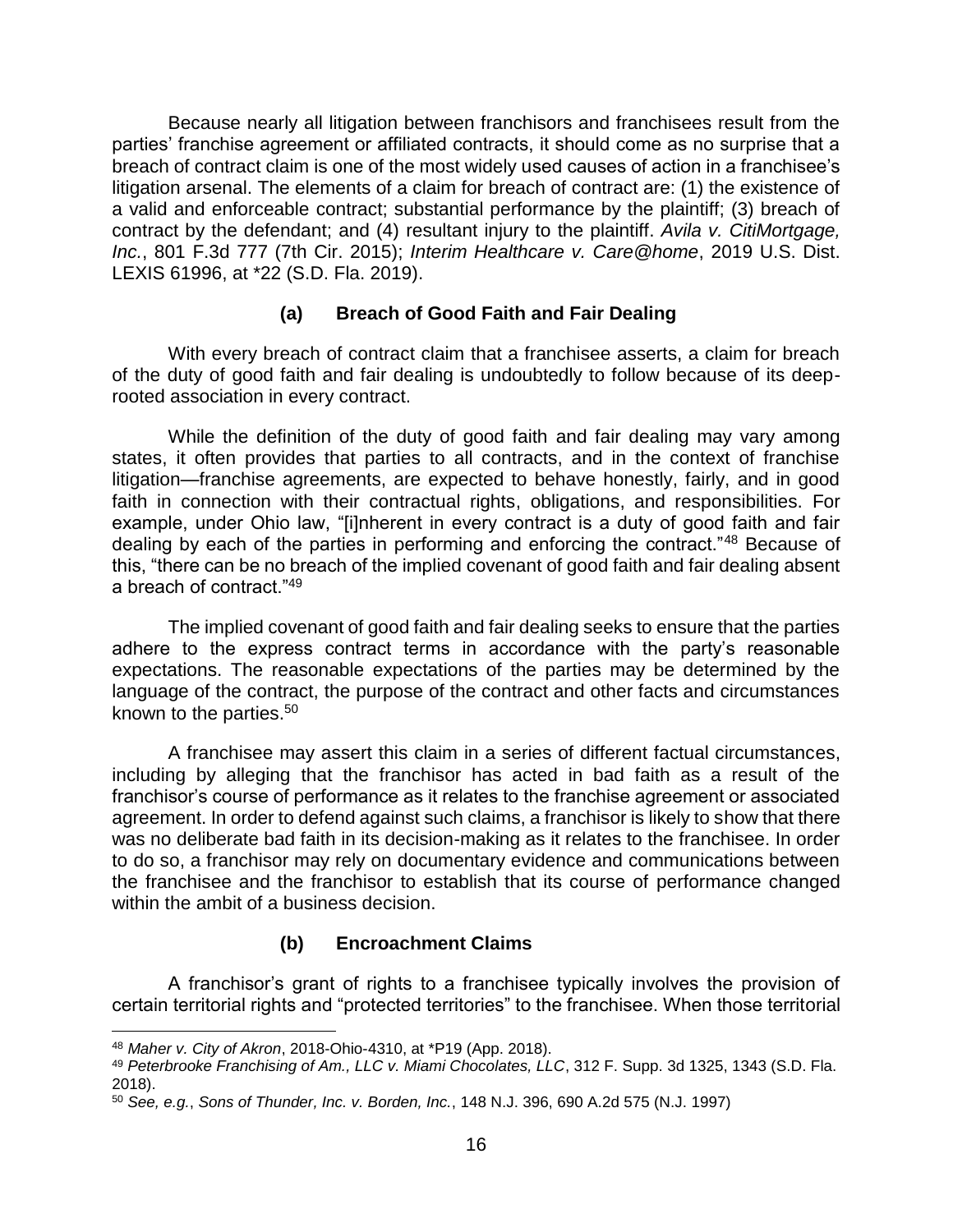protections are violated or infringed upon, franchisee-initiated lawsuits are likely to result. Franchise encroachment claims usually stem from the opening of new and competing franchises near the geographic territory of an existing franchise location. A franchisee will often predicate an encroachment claim on one of two bases: (a) the language of the franchise agreement; or (b) the implied covenant of good faith and fair dealing.

The most effective way to defend against a franchisee's encroachment claim is to clearly and unmistakably state in the franchise agreement that the franchisee has no exclusive rights to any territory and that the franchisor retains the right to open or authorize any other franchisee to open new franchise locations in the territory where the current franchisee operates.

Even though franchisors choose to expressly disclaim that a franchisee does not have exclusive territorial rights, some courts have allowed franchisees to assert allegations of encroachment against franchisor's who include such statements in their franchise agreements. In *Barnes v. Burger King Corp.*, <sup>51</sup> the United States District Court for the Southern District of Florida denied Burger King's defenses to the franchisee's claims of encroachment, and held that Burger King did not have complete discretion in opening new franchise locations in the geographic area near the franchisee if such growth could affect franchisees that were already existing in the territory, despite the specific contractual language in the franchisee's franchise agreement that denied territorial exclusivity.

## **(c) Wrongful Termination Claims**

<span id="page-19-0"></span>By their nature, franchise agreements contain finite terms for the relationship between franchisor and franchisee. Some franchise agreements may include a term that lasts for five years, while others may include longer terms of 10 years, and sometimes even 20 years in length. Termination of these agreements occur when the relationship ends prior to the natural term expiration of the contract. If the termination was initiated by the franchisor, and the dispute proceeds to litigation, it is almost without doubt that the franchisee will assert, either as a claim or a defense, that the franchisor's decision to terminate was either wrongful or improper. Franchise agreements often define the circumstances under which termination is permitted. To successfully establish that a franchisor's decision to terminate the franchise agreement or relationship was wrongful, a franchisee has to show that the franchisor's decision to terminate does not fall within the enumerated provisions for termination. Franchisees commonly argue that the franchisor failed to follow the notice and cure provisions contained in the franchise agreement, which must be met prior to termination.

Depending on the state that the franchisee is operating in, there may be certain statutory notice and cure periods that go beyond what is contemplated by the franchise agreement and additional termination requirements that the franchisor must adhere to. There are eighteen states that statutorily prescribe notice and cure periods for termination of a franchise agreement: Arkansas, California, Connecticut, Delaware, Hawaii, Illinois,

<sup>51</sup> 932 F. Supp. 1420.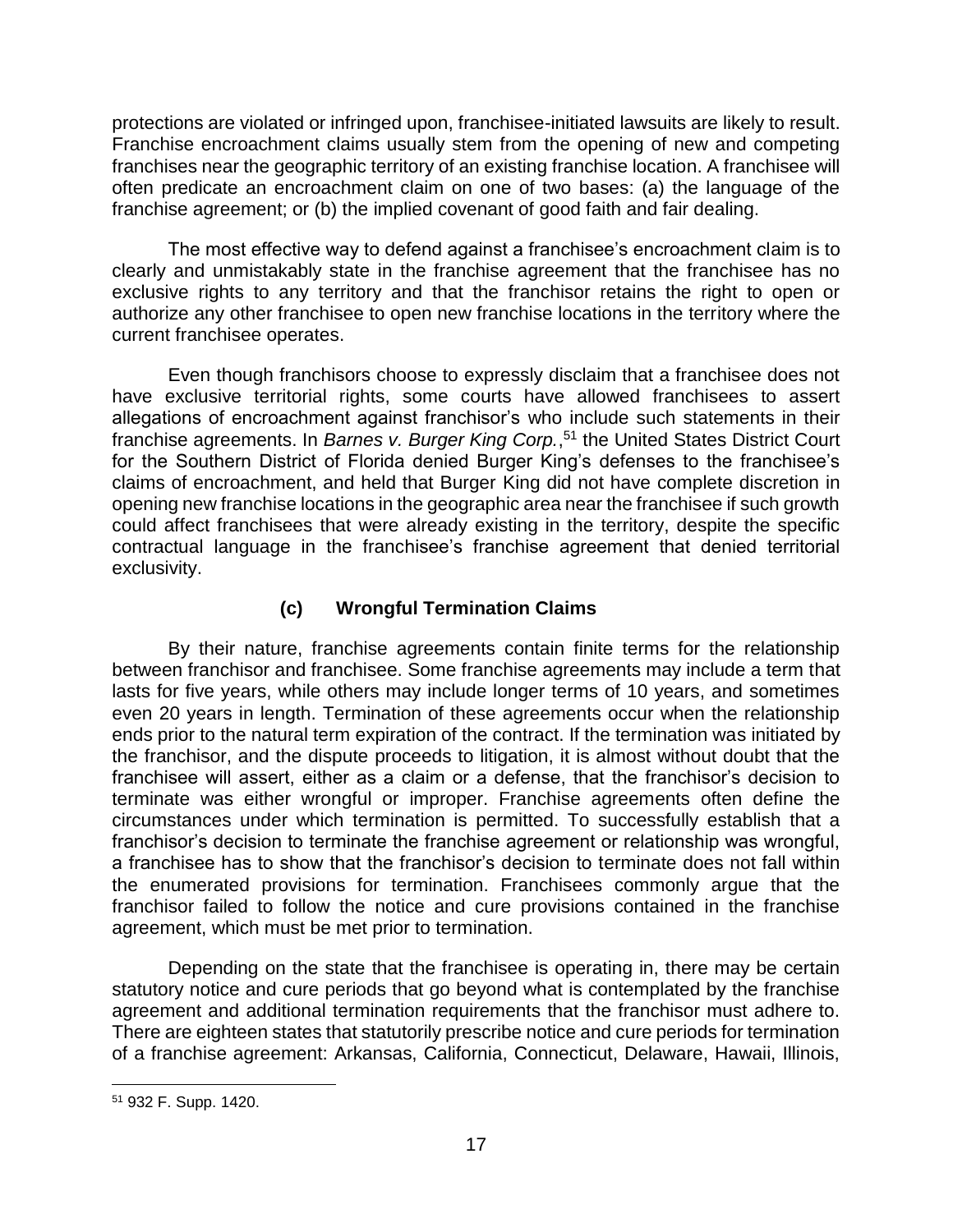Indiana, Iowa, Michigan, Minnesota, Mississippi, Missouri, Nebraska, New Jersey, Rhode Island, Washington, Wisconsin, and Virginia. Two U.S. territories, Puerto Rico and the Virgin Islands, also prescribe notice and cure periods for franchise agreement termination.

#### **(d) Transfer or Assignment Claims**

<span id="page-20-0"></span>Often, franchise agreements include provisions that describe the process and obligations of both the franchisor and franchisee for transferring ownership or assigning interest in the franchise location at issue to another third-party individual or entity. Many, if not all modern franchise agreements provide the franchisor with the discretion to approve or deny the transfer that is being sought by the franchisee. And that discretion may vary depending on the language of the franchise agreement. For example, some franchise agreements provide broad discretion to franchisors to approve or deny a transfer, while others are more restrictive, and state that the franchisor cannot unreasonably withhold or delay consent. Despite this discretion, franchisees will frequently threaten or initiate litigation (asserting breach of contract, tortious interference with business relationships, or breach of the implied covenant of good faith and fair dealing) against a franchisor after their request to transfer or assign their interest has been denied. Disputes generally arise when a franchisee is under the impression that the franchisor's decision to grant consent to transfer was unreasonably withheld or delayed, and the franchisee suffered economic damages by way of the franchisor's denial.

In order to defend against these type of "unreasonable withholding" claims, a franchisor should always ensure that its basis for denying a franchisee's transfer or assignment clearly comports with the discretion it is afforded by way of the franchise agreement. Being able to show a business justification for denying the transfer to the intended third party can also insulate against a franchisee claim of bad faith decisionmaking.

## **(e) Failure to Provide Training and Support**

<span id="page-20-1"></span>Almost all franchise agreements contain language that requires the franchisor to provide a level of training and support to its franchisees. Whether that training is only provided on an initial basis, or continues throughout the franchise relationship, depends on the language of the franchise agreement and the terms agreed to by the parties. Within any franchise relationship, however, there is an expectation that franchisees will be trained in the franchisor's particular business and supported to sell the products and/or services associated with the franchise brand. If a franchisee does not receive this coveted training and support, or believes that the training and support that it has received is inadequate, a cause of action against the franchisor could result.

At times, a franchisee's expectations may not align with the obligations that a franchisor must adhere to per the terms of the franchise agreement. A franchisor is under no obligation to ensure the franchisee succeeds, or provide "general support" whenever needed by the franchisee, unless the parties' contractual language specifically requires such support. To the contrary, most franchise agreements are drafted to provide limited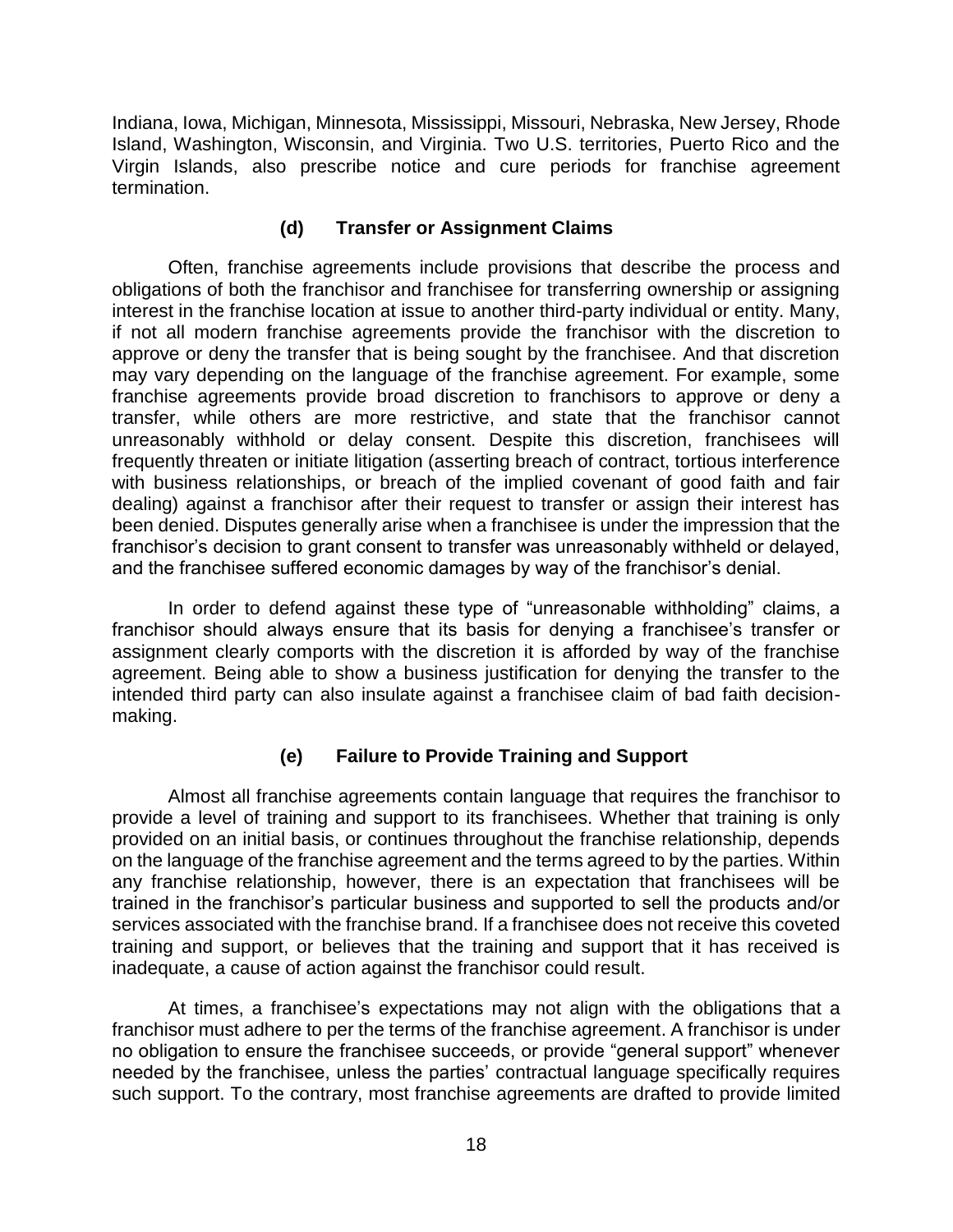and specific training and few, if any, support obligations. To the extent that any such support obligations are provided for in a franchise agreement, they are often stated in broad language and usually reserves the franchisor's right to exercise its "sole discretion" in deciding whether and in what ways to provide support.

## **(f) Marketing Fund Mismanagement**

<span id="page-21-0"></span>Most franchise systems feature a marketing and advertising fund, which is used to further the brand and promote the franchisees across the system. Often, the marketing and advertising fund is maintained through monthly or weekly contributions from each of the franchise locations operating in the system, as well as contributions from the franchisor-entity. The intent of the fund may vary depending on the language of the franchise agreement, but it should be used for the common good of the franchisees in order to conduct system advertising. Franchisors run into potential liability problems when they exercise control over the fund and direct expenditures for purposes other than advertising and marketing. This conduct may give rise to breach of contract and breach of fiduciary claims. To avoid such claims, franchisors should ensure that marketing funds are kept separate from corporate funds, and that marketing fund expenditures are being conducted in full compliance with the expenditure obligations articulated in the operative franchise agreement.

# <span id="page-21-1"></span>**B. Third-Party Claims Asserted Against Franchisor**

# **(a) Vicarious Liability Claims**

<span id="page-21-2"></span>Due to the unique relationship between a franchisor and franchisee, a third-party allegedly injured by the franchisee—will often assert a claim against the franchisor for the franchisee's purported conduct on the basis that the franchisor is responsible for the acts or omissions of their franchisees (or their franchisees' employees) or due to events occurring on the premises of the franchised business. In most jurisdictions, a plaintiff may hold a franchisor vicariously liable by establishing the franchisor had an actual or apparent agency relationship with its franchisee.<sup>52</sup> In order to establish actual agency between a putative franchisor and franchisee, a plaintiff must show the franchisor has the right to control the franchisee's business.<sup>53</sup>

These types of claims typically turn on the question of "control."<sup>54</sup> But this question creates a dilemma for franchisors in a practical sense. Among franchisors, there is a

 $\overline{a}$ <sup>52</sup> *Patel v. Sunvest Realty Corp.*, 2018 Del. Super. LEXIS 441 at \*12 (Oct. 15, 2018).

<sup>53</sup> *Id*.

<sup>54</sup> Whether in any given case the level of "control" crosses a line so as to result in vicarious liability is not a simple question. *Compare Wise v. Kentucky Fried Chicken Corp.*, 555 F. Supp. 991, 995-96 (D.N.H. 1983) (holding that a jury could hold franchisor vicariously liable for injuries suffered by franchisee's employee because the parties had a "sophisticated system for selecting, approving, testing . . . and maintaining quality control") *with Allen v. Choice Hotels Int'l Inc.*, 276 Fed. Appx. 339, 343 (4th Cir. 2008) (holding that the franchisor was not vicariously liable for its franchisee's actions because the franchisor's policies "simply ensure[d] uniformity" among its franchisees); *Allen v. Greenville Hotel Partners, Inc.*, 409 F. Supp. 2d 672, 677 (D.S.C. 2006) (noting that "operational standards and inspection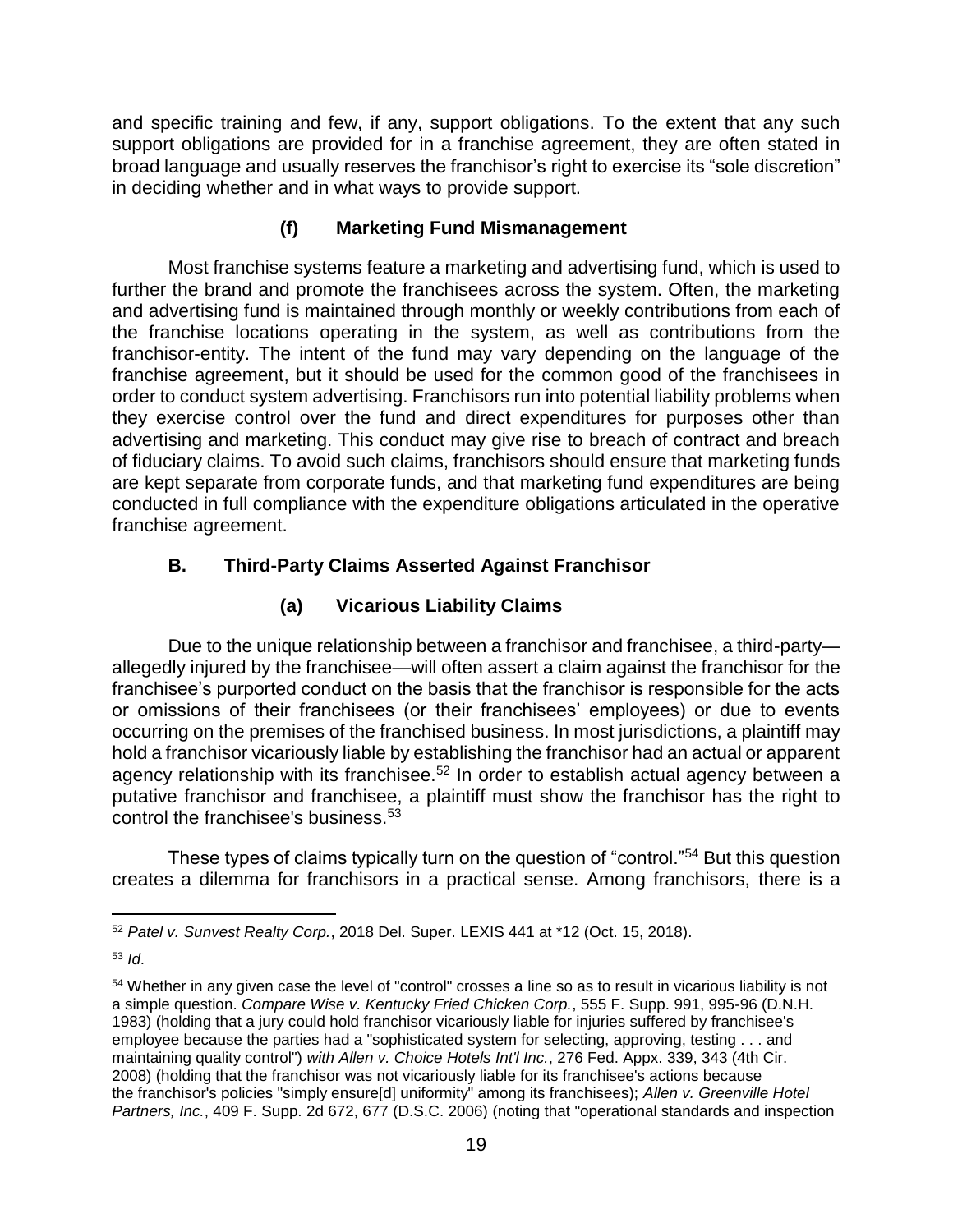strong business interest to ensure quality and consistency of a franchisors trademarks and franchise operations. Failing to control a franchisee's use of the franchisor's Marks and system requirements may result in the loss of a positive and uniform image for the brand. On the other hand, the more detailed and extensive a franchisor's requirements are on the franchisee (with respect to control, operations, and safety standards), the more it appears that the franchisee is acting as the franchisor's actual or apparent agent instead of an independent business entity. Such a finding could lead to a determination of vicarious liability. A franchisor' challenge is to reach the delicate balance between controlling only the franchisee aspects that must be controlled in order to ensure adequate protection of the brand and its Marks, and encouraging the franchisee to perform in a manner that is consistent with brand identity and quality standards without controlling the manner in which the work is performed. In most cases, the focus on the franchisee's conduct will be on whether the franchisor has the right to control the way the work is performed or the day to day activities of the franchisee.<sup>55</sup> Operating standards relating to marketing, quality and operating standards could be inadequate to impose vicarious liability.<sup>56</sup>

#### **(b) Liability Under the FTC Act**

<span id="page-22-0"></span>Under the FTC Amended Franchise Rule (the "FTC Rule"), a financial performance representation is defined as "[a]ny representation . . . to a prospective franchisee . . . that states, expressly or by implication, a specific level or range of actual or potential sales, income, gross profits, or net profits." Further, Under the FTC Rule, <sup>57</sup> it is an unfair or deceptive practice in violation of not only the FTC Rule but also Section 5 of the Federal Trade Commission Act,<sup>58</sup> for any franchise seller to make any claim or representation that contradicts the information presented in the FDD, or to misrepresent that any person purchased a franchise from the franchisor or operated a franchise similar to the franchise offered by the franchisor. A franchisor's failure to comply with the FTC Rule for financial performance representations or Amended Franchise Rule for disclosure violations can have serious negative ramifications for the franchise agreements and relationships that were entered into upon a franchisee's reliance of any such representations.

While there is no private right of action for violating the FTC disclosure rules, a franchisor may endure litigation initiated by the FTC on behalf of impacted franchisees.<sup>59</sup>

<sup>56</sup> *Id*.

rights of control contained in the franchise agreement do not establish a franchisor's control or right of control over the franchisee," to impose vicarious liability); *Thornton v. Ford Motor Co.*, 297 P.3d 413, 425 (Okla. Civ. App. 2012) (holding that the franchisor was not liable under the state's consumer protection act or responsible for protecting customers from its undercapitalized and inexperienced franchisees).

<sup>55</sup> *Depianti v. Jan-Pro Franchising International, Inc.*, 465 Mass. 607, 617 (2013) (holding that "a franchisor is vicariously liable for the conduct of its franchisee only where the franchisor controls or has a right to control the specific policy or practice resulting in harm to the plaintiff."

<sup>57</sup> 16 C.F.R. 436.1 et seq.

<sup>58</sup> 15 U.S.C. § 45

<sup>59</sup> *JTH Tax, Inc. v. Hines*, 2018 U.S. Dist. LEXIS 34811, at \*11 (E.D. Va. March 1, 2018).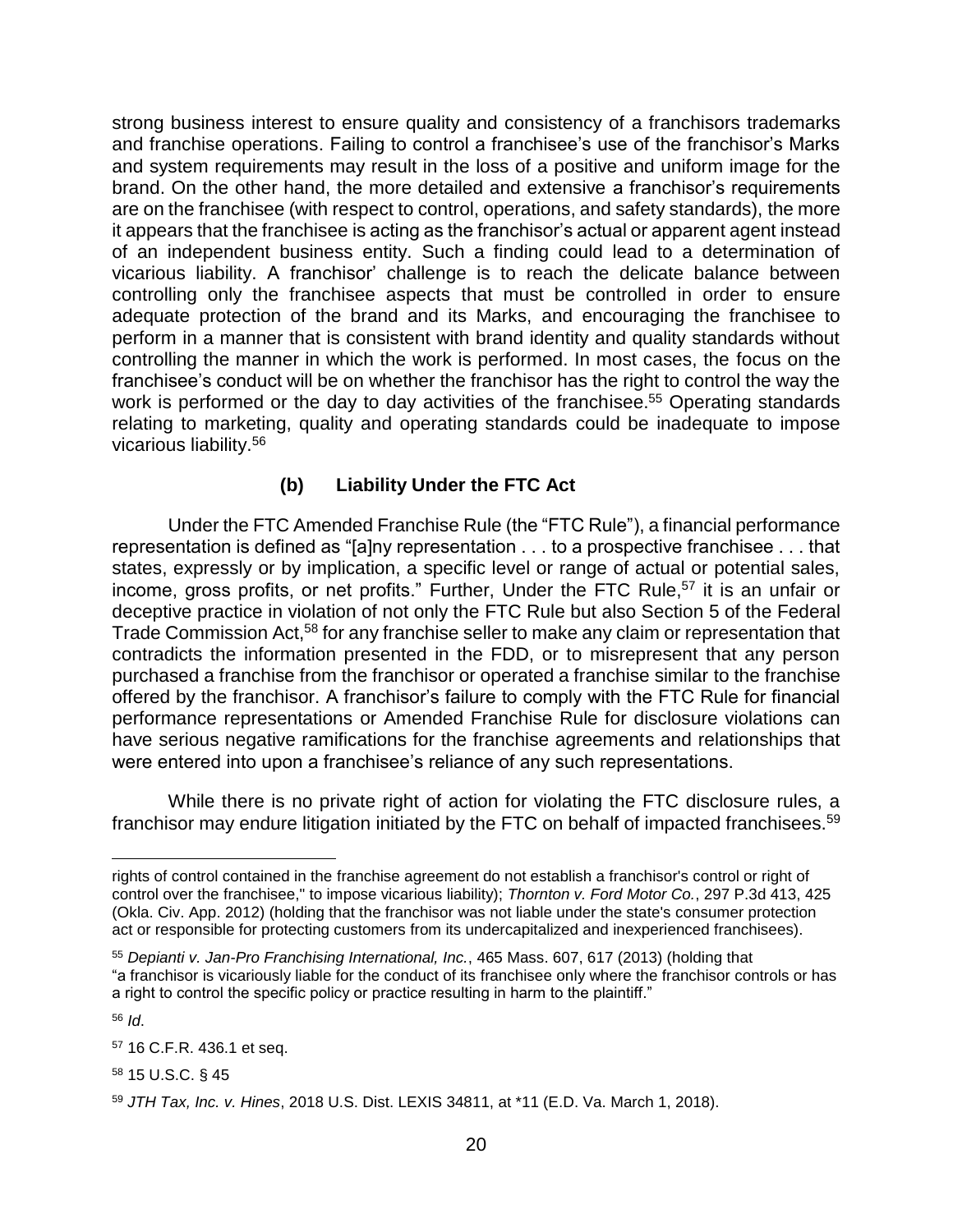Pursuant to the FTC Rule, if a franchisor declines to make financial performance representations in Item 19 of its FDD, then it is not permitted to provide information about the actual or potential financial performance of its franchise outlets.<sup>60</sup> A franchisor that fails to disclose, but nevertheless makes financial performance representations may be found liable for committing a statutory disclosure violation. It is also important to keep in mind that the violation is irrespective of whether the disclosure is fraudulent, negligent, or innocent. The failure to adhere to the FTC Rule can have significant consequences for the non-disclosing franchisor.

One such example is apparent in *FTC v. Minuteman Press*. In Minuteman, the court found that the franchisor's conduct—involving the provision of undisclosed earnings claims and projections—constituted a violation of the FTC Rule. The FTC issued a press release soon after the federal court's ruling, highlighting two distinctions made by the court:<sup>61</sup>

The first distinction is that where a franchisor makes earnings claims to prospective purchasers, an enforcement action is not barred because the franchisor provides written disclaimers indicating that no earnings claims were made and that no officer, director or employee of the franchisor was authorized to make such claims. In fact, a contradiction between a franchisor's actual practices and its written disclaimers is a violation of the FTC's Franchise Rule. The second distinction is that in an enforcement action, injured consumers are entitled to redress under the FTC Act, even if they signed a franchise agreement containing an acknowledgment that the franchisor did not make earnings claims. Applying this principle to the facts of this case, the court found that individuals who purchased franchises from Minuteman and Speedy would have the "common-sense net impression" from the actions of Minuteman, Speedy and their representatives that the prospective purchaser was being furnished important specific earnings claims information to assist in the decisionmaking process, notwithstanding the general disclaimers about earnings claims.

The FTC's success in *Minuteman* and other cases since shows that franchisors need to be cautious with respect to any statements it is making to prospective franchisees on the issue of earnings, sales, and profits. To fail to do so could risk exposure, liability, and government investigation.

## <span id="page-23-1"></span><span id="page-23-0"></span>**C. Common Franchisor Claims**

**1. Breach of Contract**

 $\overline{a}$ <sup>60</sup> *Relo Franchise Servs. v. Gilman*, 2019 U.S. Dist. LEXIS 12335, at \*9 (S.D. Ohio Jan. 25, 2019).

<sup>61</sup> [https://www.ftc.gov/news-events/press-releases/1998/10/ftc-wins-landmark-case-against-national](https://www.ftc.gov/news-events/press-releases/1998/10/ftc-wins-landmark-case-against-national-franchisor)**[franchisor](https://www.ftc.gov/news-events/press-releases/1998/10/ftc-wins-landmark-case-against-national-franchisor)**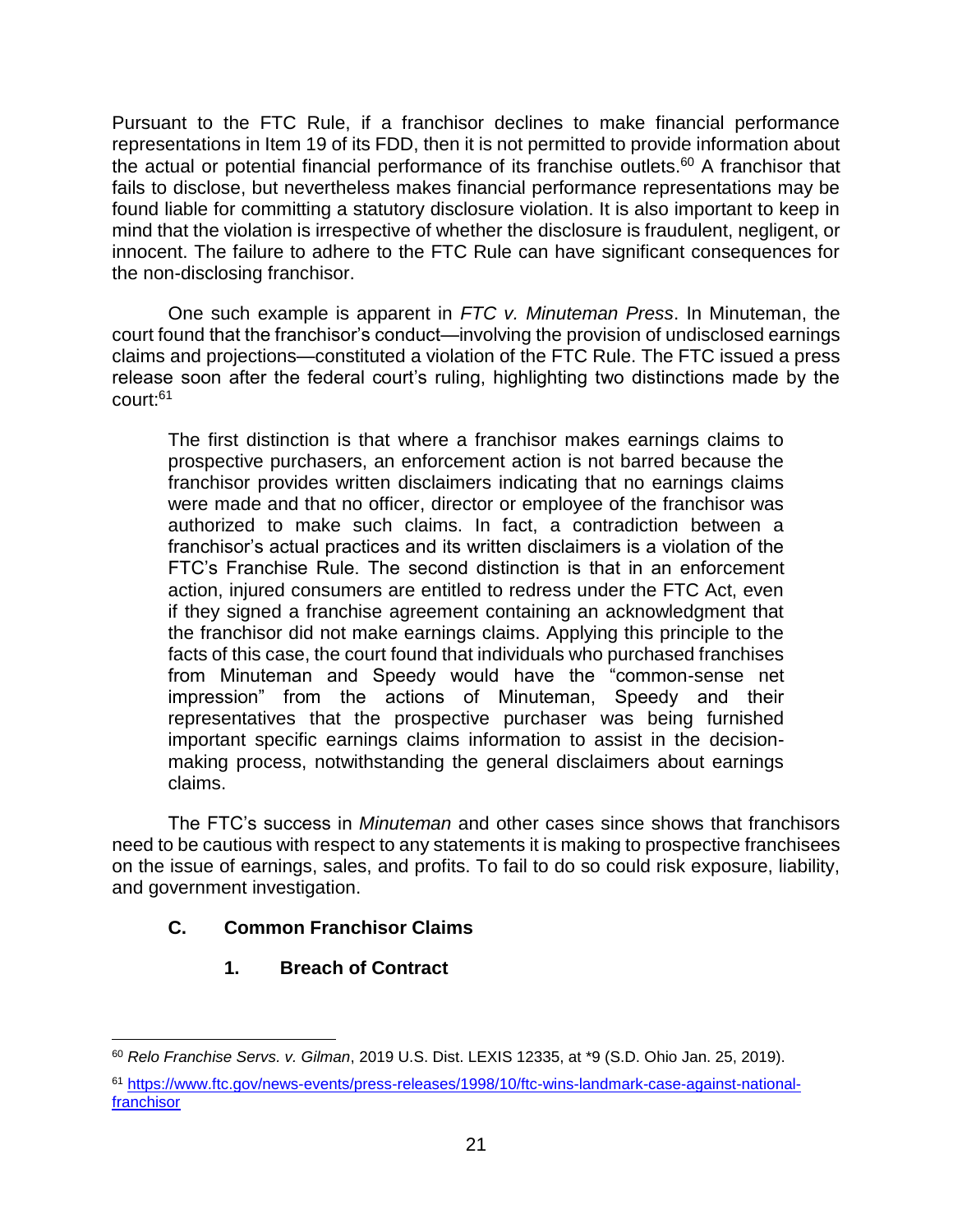#### **(a) Monetary Default/Failure to Pay**

<span id="page-24-0"></span>Generally, franchise agreements are set up to provide the franchisor monthly revenues based on the franchisee's sales. It is also not uncommon for franchisees to pay advertising fees and purchase other products and services from the franchisor. When a franchisee fails to make such payments, a franchisor may decide to initiate litigation against the franchisee for their failure to pay amounts owed to the franchisor. The most common claim that is asserted by franchisors against franchisees is for monetary defaults.

Although a franchisor is well within its right to file suit every time a franchisee fails or refuses to make his royalty or fee payments, it is neither an efficient nor cost-effective strategy to do so. Because most franchise agreements contemplate cure periods for a franchisees failure to pay, a franchisor should carefully examine and understand the steps that must be taken prior to terminating the franchise relationship and initiating an action for monetary default. The first step that is often required is issuing a notice of default to the franchisee. That notice should also provide the amount of time that the franchisee has to cure their default and pay the franchisor what is owed. If payment is not made within that cure period, then the franchisor may move to terminate the franchise agreement. Depending on the language of the franchise agreement, there may be certain timeframes that a franchisor must adhere to prior to termination.

In the event that a franchisee defaults and is unable to cure, termination is not the only option that a franchisor has at its disposal. In certain circumstances, a franchisor may use their franchisee's default as a way to gain additional consideration from the franchisee, presuming the franchisee is seeking an accommodation for their default. For example, a franchisor may request that a franchisee sign a release in connection with granting the accommodation that is being provided due to the franchisee's default. To ensure proper enforcement of the new rights provided to the franchisor by virture of the franchisee's accommodation, a franchisor should, among other things, (a) document all concessions and disallow oral agreements; (b) reserve all rights and include express antiwaiver language in all correspondence sent to the franchisee; and (c) condition any and all accommodations on continued compliance with the franchise agreement at issue, along with other agreements.

#### **(b) Wrongful Termination/Abandonment**

<span id="page-24-1"></span>Franchisors also frequently assert claims against franchisees when franchisees make the decision to cease operating and abandon their franchise locations. Most franchise agreements provide that a franchisee that abandons their franchise location is not entitled to a cure period.

When a franchisee abandons a franchise location, it also loses the ability to rely on common procedural arguments to delay the case. To a factfinder, a franchisee's affirmative decision to cease operating their business may create the impression that the franchisee no longer wants to be in the franchise system. Thus, subsequent challenges to a franchisor's termination, such as the lack of proper notice to the franchisee, will likely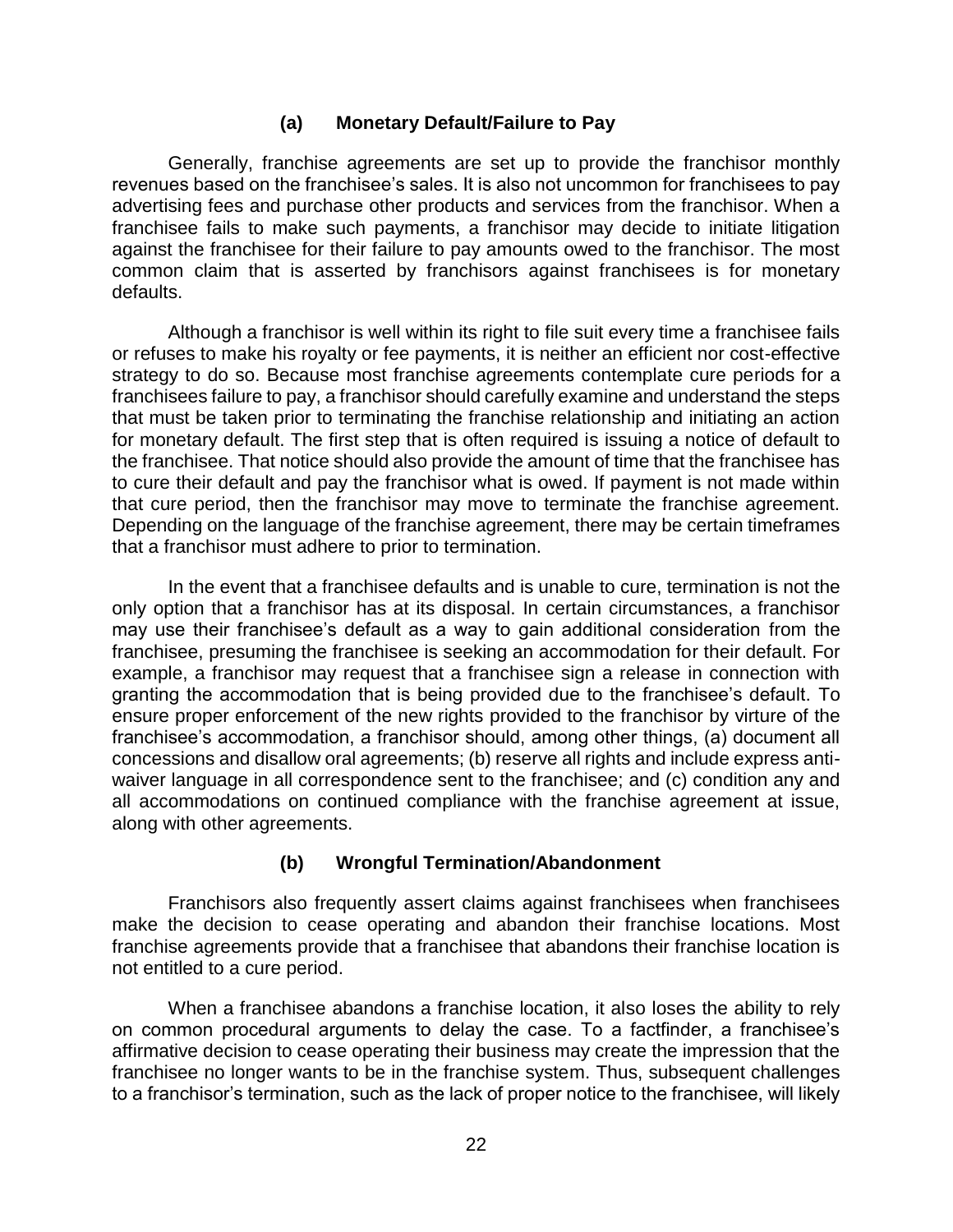fail because of the franchisee's conduct. Under these circumstances, the narrative of the franchisee being unfairly or wrongfully pushed out of the system is much harder to establish since the franchisee initiated the departure from the system through their abandonment of the location. That is not to say that franchisors will always be able to undercut these procedural arguments. If the franchisee can prove that the franchisor's conduct created the conditions that left the franchisee with no other choice but to abandon the location, then the franchisee is in a better argumentative position.

## **(c) Violation of System Standards**

<span id="page-25-0"></span>In most franchise systems, ensuring that all individual franchisees are adhering to the system standards established by the franchisor is a paramount concern. Unsurprisingly, it is in a franchisor's economic interest to maintain a consistent and uniform system for brand awareness and customer satisfaction, among other things.

It is extremely important that a franchisor enforce adherence of its system standards to its franchisees uniformly because of the risk that a franchisor's inconsistent enforcement of system standards can be used against it by a franchisee to argue that the relevant standard is either not material or that the franchisor's enforcement of the standard is being used to harass the franchisee.

#### **2. Post-Termination Claims**

<span id="page-25-1"></span>When a franchisee continues to operate in violation of its post-termination covenants, including by competing with the franchisor, using the franchisor's marks, or disclosing confidential trade secret information, major issues can arise, including significant risks to brand value and customer trust. Not surprisingly, franchisors take such improper use of its marks very seriously, and will almost always immediately seek to enforce its rights against the infringing franchisee. Moving for a preliminary injunction is the often-used approach to prevent a franchisee's continued infringement and damage to the brand.

Most courts analyze the same factors in determining whether a preliminary injunction is appropriate. The moving party must prove that: (1) it has a substantial likelihood of success on the merits; (2) irreparable injury will be suffered unless the injunction issues; (3) the threatened injury to the movant outweighs whatever damage the proposed injunction may cause the opposing party; and (4) if issued, the injunction would not be adverse to the public interest.<sup>62</sup>

In *The Maids Int'l, Inc. v. Maids on Call, LLC*, the defendant was a previous franchisee of four "The Maids" franchise locations, which provided household maintenance and cleaning services to residential properties in the United States. Upon investigation of defendants' sales and reporting practices, plaintiff-franchisor found that defendants were providing services to customers outside of their assigned territories, as provided for in the franchise agreements. Defendants failed to cure their breaches, and

 $\overline{a}$ <sup>62</sup> *IHOP Rests. LLC v. Moeini Corp.*, 2018 U.S. Dist. LEXIS 19707, at \*13 (S.D. Ala. Feb. 7, 2018).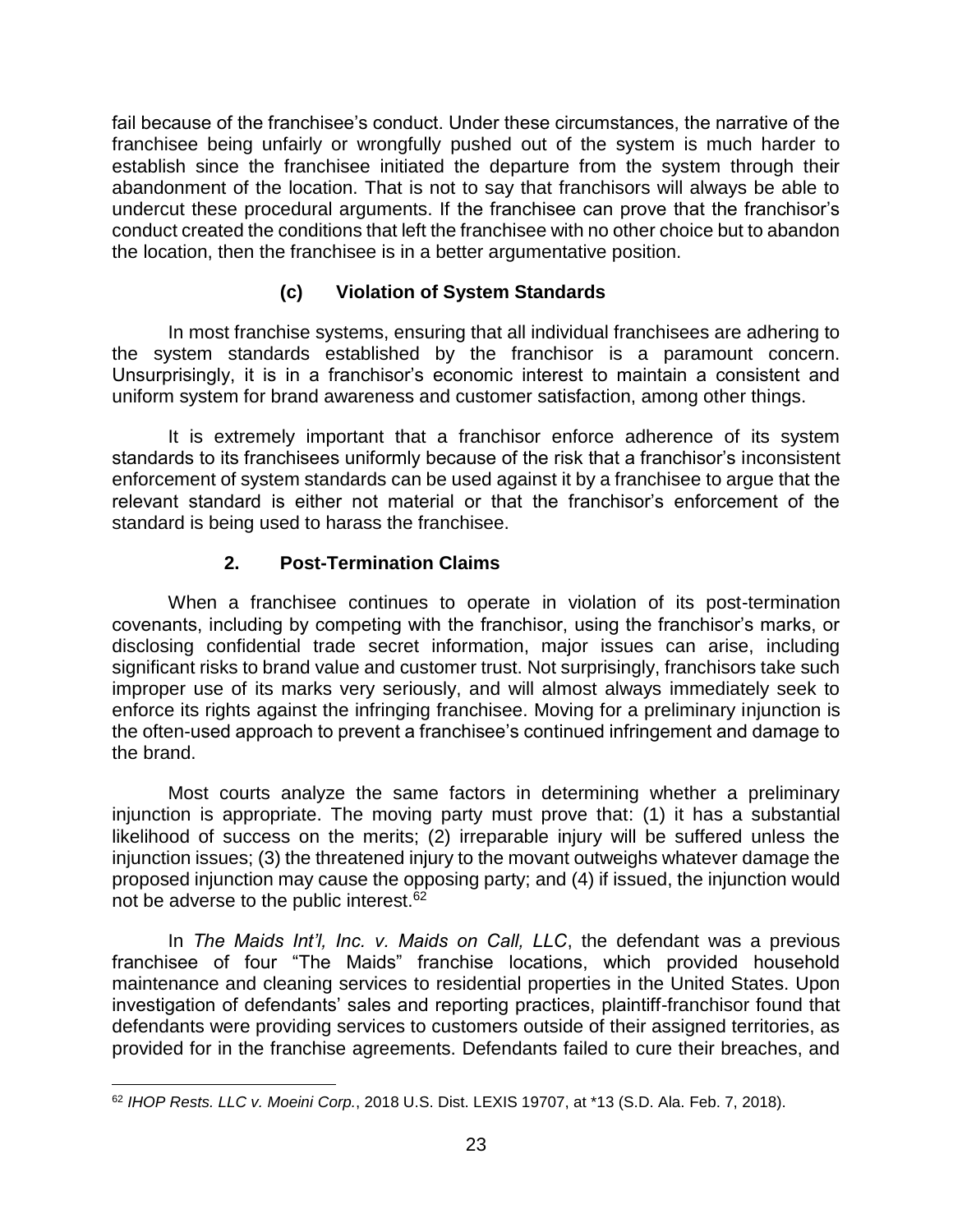plaintiff terminated the Franchise Agreements. After defendants were terminated, however, a new entity that was in privity with defendants began operating a competing residential maintenance and cleaning service business under the name "Two Sisters." Plaintiff sought a preliminary injunction against defendants to prohibit defendants from (a) infringing on plaintiff's trademarks, trade names, service marks, and related marks; (b) operating a competing business in violation of the non-compete, non-solicitation, and post-termination provisions; and (c) violating article 18 of the franchise agreement, which required the franchisee to return all manuals and confidential information.

#### **(a) Trademark Infringement**

<span id="page-26-0"></span>Most often, a franchisor will assert trademark infringement claims against an infringing franchisee under the Lanham Act, which can be brought in either state or federal court. To establish a claim for trademark infringement under the Lanham Act, §§ 1114 or 1125, the franchisor must show "that it has ownership or rights in the trademark and that the defendant has used the mark in connection with goods or services in a manner likely to cause consumer confusion as to the source or sponsorship of the goods or services."

#### **(b) Covenant Not to Compete**

<span id="page-26-1"></span>"Whether called 'non-compete clauses,' 'covenants not to compete,' 'restrictive covenants,' or some other term, their purpose is plain: to restrict the covenantor from engaging in a business that competes with the covenantee, either during the parties' contract term or for a specified time after termination." <sup>63</sup> Because of their anticompetitive nature, restrictive covenants are usually heavily scrutinized by courts, and enforcement of these claims are never certain; jurisdiction matters, as well as the facts and circumstances surrounding the conditions of the non-compete.

Finding irreparable injury where a former franchisee is competing against a franchisor is not difficult in many jurisdictions.<sup>64</sup> The reasons is often framed in a resource/goodwill perspective: Because the franchisor has trained the new franchisee (who may otherwise have had no experience in the business), it would be

<sup>63</sup> Robert W. Emerson, *Franchising Covenants Against Competition*, 80 Iowa L. Rev. 1049, 1050 (1995).

<sup>64</sup> *Goddard Sys. v. Gondal*, 2018 U.S. Dist. LEXIS 52945, at \*72 (D. Del. March 29, 2018) (Finding that courts in the Third Circuit "regularly hold in franchisor/franchisee cases that "[i]rreparable injury results when a former franchisee competes against a franchisor in breach of a restrictive covenant contained in the parties' franchise agreement.") (citing *Athlete's Foot Mktg. Assocs. v. Zell Inv., Inc.*, No. CIV.A. 00- 186, 2000 U.S. Dist. LEXIS 22906, 2000 WL 426186, at \*11 (W.D. Pa. Feb. 17, 2000); *see also Soft Pretzel Franchise Sys., Inc. v. Taralli, Inc.*, Civil Action No. 13-3790, 2013 U.S. Dist. LEXIS 144305, 2013 WL 5525015, at \*10 (E.D. Pa. Oct. 4, 2013); *Rita's Water Ice Franchise Co., LLC v. S.A. Smith Enterprises, LLC*, No. CIV. A. 10-4297, 2011 U.S. Dist. LEXIS 2595, 2011 WL 101694, at \*8 (E.D. Pa. Jan. 11, 2011)).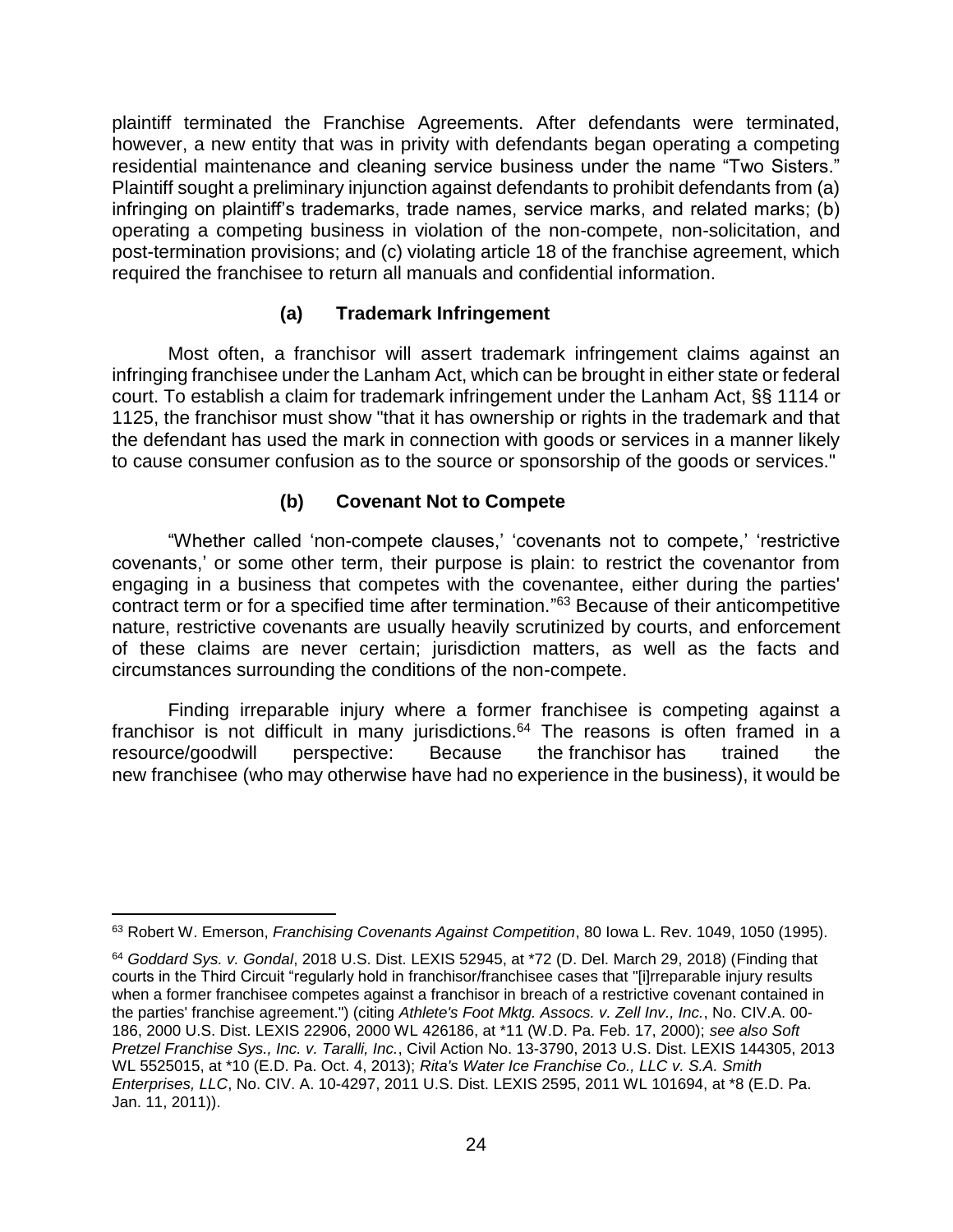unjust for the franchisee (absent an injunction) to then be permitted to use the benefits of that very training to serve former and potential customers of the franchisor.<sup>65</sup>

Thus, the key question that courts are faced with is whether the language of the non-competition provision reasonably restricts the franchisee's freedom to work. To survive a challenge to its enforceability, a franchisor must show in most jurisdictions that the non-competition covenant that the franchisee entered into is reasonable. There must be a protectible interest recognized by the law.<sup>66</sup> One of the most easily recognizable protectible interests is the one which permits the buyer of a business to burden his seller with an anticompetitive covenant, so that the buyer might fully realize the benefits of the business and the goodwill which he has purchased.<sup>67</sup>

Recent case law has embraced the enforceability of a franchise agreement's noncompete provision under Florida law. In *Peterbrooke*, the parties entered into a franchise agreement to open a chocolate shop in the city of Miami.<sup>68</sup> The franchise agreement contained a non-compete clause which prohibited the franchisee upon termination from operating any competitive business within 25 miles of the former franchise location for a period of two-years following termination. When the relationship broke down and the plaintiff franchisor initiated a suit against the defendant franchisee seeking to enforce the terms of the non-compete, the defendant challenged the provision as unenforceable. The court ruled in favor of the franchisor, and found that the limitations imposed in the noncompete provision was reasonable and thus, enforceable.

## **(c) Confidential Information and Protection of Trade Secrets**

<span id="page-27-0"></span>Most franchise agreements contain provisions that require the franchisee to return, upon expiration or termination of the franchise agreement, all confidential and proprietary information in the franchisee's possession that is related to the franchisor's system. Because a franchisor has developed and markets its confidential methods, practices, and procedures, a former franchisee that utilizes said information to compete or harm the franchisor's business can have a substantial impact. As such, courts generally hold that a provision that requires a franchisee to return such information designated as confidential by the parties during the franchise relationship, is enforceable.

#### <span id="page-27-1"></span>**V. PROVING DAMAGES**

With breach of contract claims in the franchise context, damages can be recovered for the lost profits that the franchisor would have gained for the remainder of the franchise term but for the franchisee's wrongful breach, if the jurisdiction provides for such a damage calculation. Some courts allow the franchisor to seek such damages where there

<sup>65</sup> *Maaco Enters., Inc. v. Bremner*, 1998 U.S. Dist. LEXIS 15174, at \*2, \*5 (E.D. Pa. Sept. 29, 1998) ("Maaco invested significant time, money and resources in training and assisting [franchisees] in its business system to open, establish and develop their Center as a Maaco franchise.").

<sup>66</sup> 14 A.L.R. Fed. 473

<sup>67</sup> *Id*.

<sup>68</sup> *Supra*, note 49.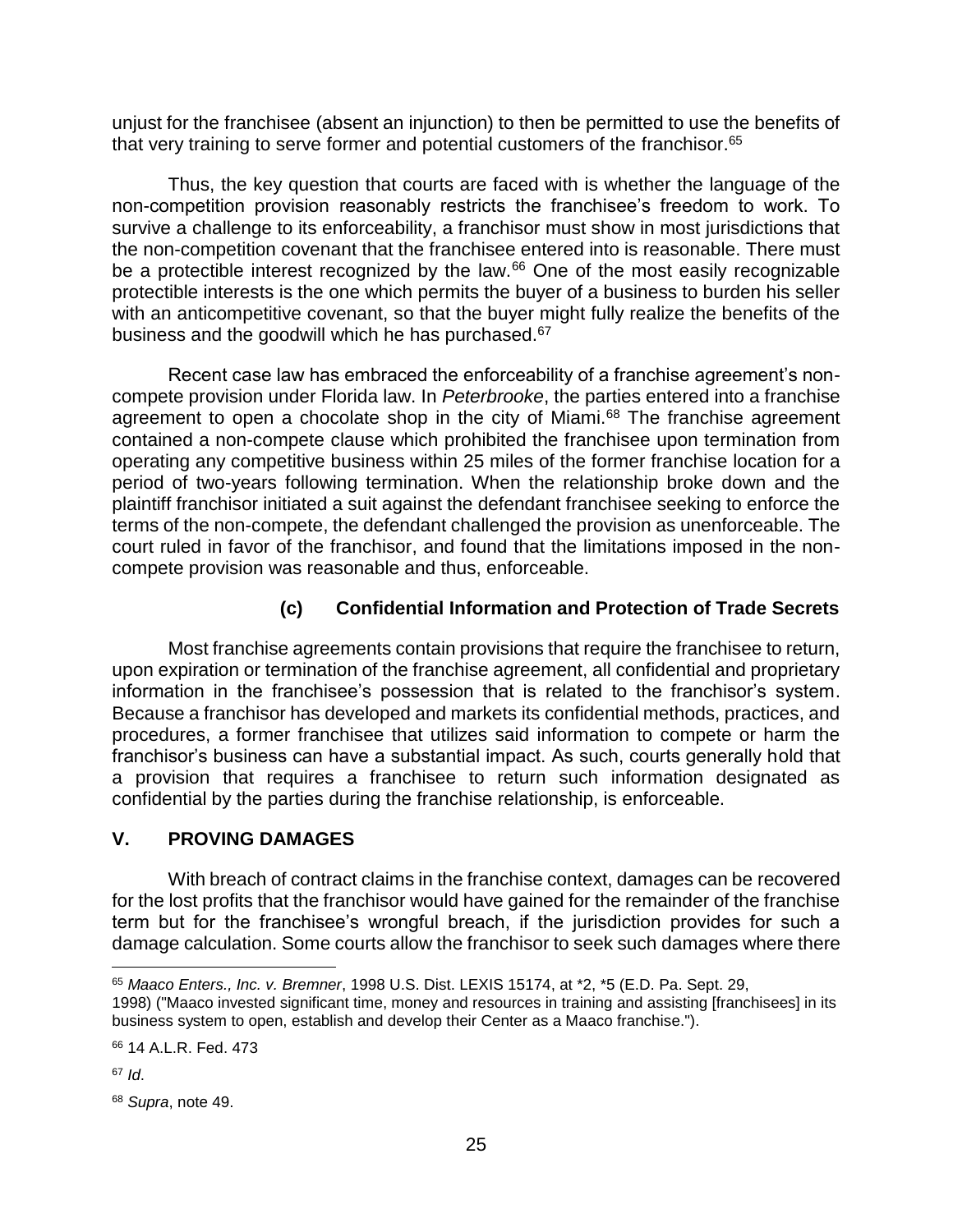is no contractual language expressly barring damages for lost profits.<sup>69</sup> Conversely, other jurisdictions preclude a franchisor from recovering future royalties if it terminates a franchisee for nonpayment of past due royalties, based on the legal theory that the franchisor elected the termination remedy and that the proximate cause of the franchisee's nonpayment of royalties in the future is the franchisor's decision to terminate the franchise.<sup>70</sup> What is certain, across all jurisdictions, is that the fact finder has to have a basis upon which to award damages to the party seeking relief. Often, that requires the assistance of an expert.

Franchisees frequently employ damage experts to calculate and prove (1) lost profits, (2) the value of a business that has been partially or completely destroyed, or (3) the value of a terminated franchise agreement.<sup>71</sup> Conversely, franchisors typically offer damage experts to rebut the franchisee's experts' damage projections or to support their claims for unpaid past or future royalties.<sup>72</sup>

When a jurisdiction does allow lost profits damages, a franchisor can use creative methods to prove such damages. For example, in *Coldwell Banker Real Estate, LLC v. Brian Moses Realty, Inc.*, the plaintiff franchisor asserted claims against defendant franchisees for breach of two franchise agreements.<sup>73</sup> The court found that defendants breached one of the agreements when they abandoned the second franchise office before the second franchise agreement expired. On the topic of ascertaining the damages that plaintiff was entitled to, the court stated plaintiff could rely on a knowledgeable employee to testify as to profitability as it relates to the abandoned restaurant in question:

To establish lost profits due to [defendants'] abandonment, [plaintiff] may call an employee whose work makes him or her familiar with the Salem franchise's past profit margins and knowledgeable of other comparable [of plaintiff] franchises' profitability. *See Von Der Ruhr v. Immtech Int'l, Inc.*, 570 F.3d 858, 862-63 (7th Cir. 2009) (describing circumstances when lay witnesses can testify about lost profits); *see also Wallace Motor Sales, Inc.*, 780 F.2d at 1062 (allowing lost profit damages to be based on an internal financial statement without any expert testimony); *Jay Edwards, Inc. v. New England Toyota Distrib.*, 708 F.2d 814, 820 & n.4 (1st Cir. 1983) (permitting corporate officer to testify as to lost profits). The jury can then weigh that evidence against all the other evidence to determine whether to award damages and, if so, how much to award. *See Seahorse Marine Supplies, Inc.*, 295 F.3d at 81 (explaining credibility and weight of evidence are within the jury's province). The fact that damages are not now determinable is irrelevant to the grant of

<sup>69</sup> *Meineke Car Care Centers, Inc. v. RLB Holdings, LLC*, 423 Fed. Appx. 274 (4th Cir. 2011)

<sup>70</sup> *Postal Instant Press v. Sealy*, 51 Cal. Rptr. 2d 365 (Ct. App. 1996).

<sup>71</sup> Robert W. Emerson, *The Neutral Factfinder as a Pathway to Legal Reform: Examples from Franchising*, 10 Va. L. & Bus. Rev. 63 (2015).

<sup>72</sup> *Id*.

<sup>73</sup> 752 F. Supp. 2d 148, 167 (D. N.H. 2010).